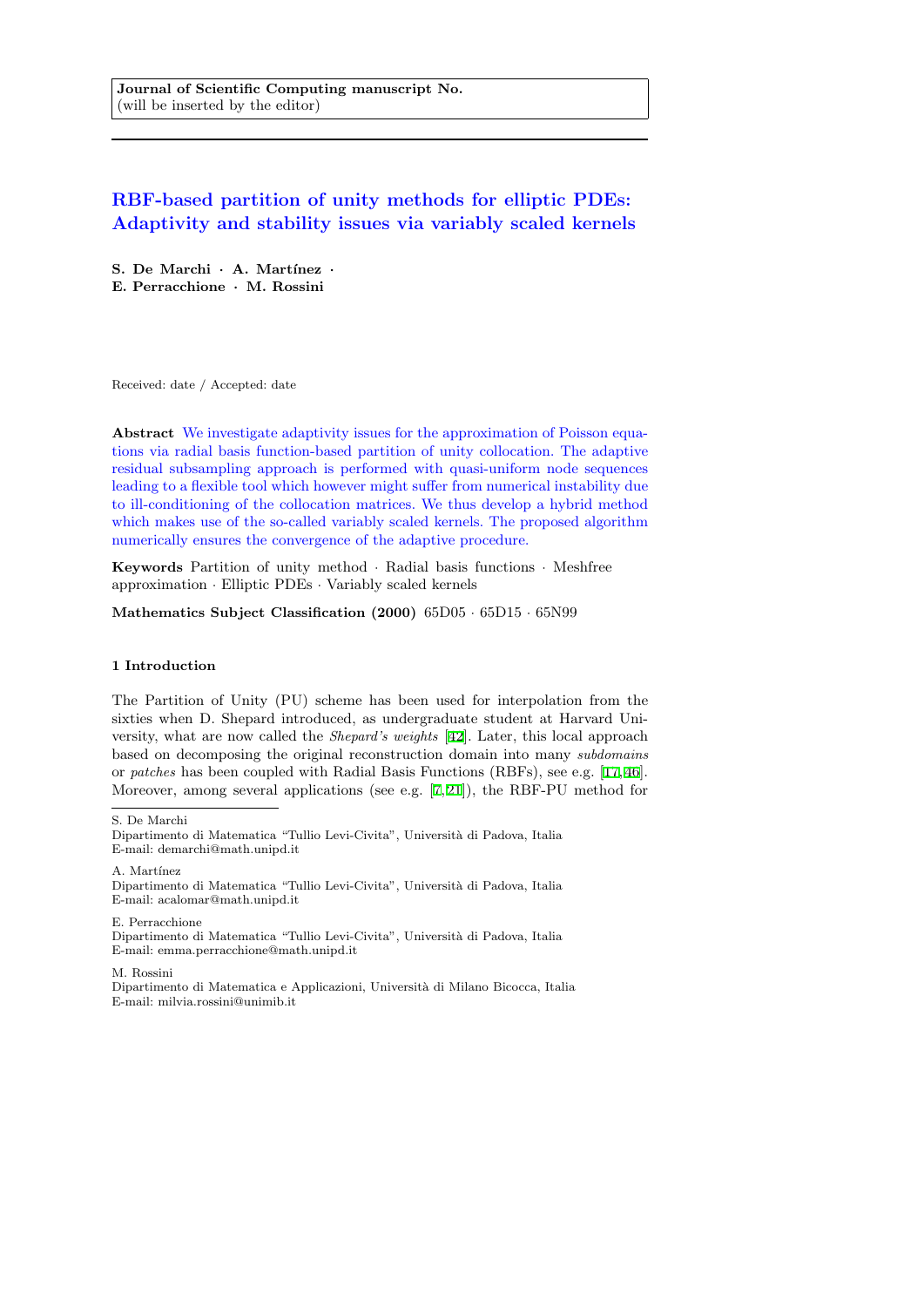solving Partial Differential Equations (PDEs), first introduced in the mid nineties [33], is nowadays a popular and well developed technique (refer to [23,38,44]). The importance of investigating new robust tools for solving PDEs easily follows from the fact that they govern many multivariate physical phenomena, such as for instance the distribution of heat, the propagation of sound or light waves and [flui](#page-24-0)d dynamics.

Here, our goal consists in developing an adaptive PU meshfree collocation method for Poisson equations independent of the problem geometry. In the current literature, except for particular applications (see e.g. [27]), most papers about adaptive RBF collocation and multiscale methods only consider global approximation methods or RBF-Finite Difference (FD) local approaches (see [9,15,19, 34]). In [19], the approximate solution is constructed with a multilevel approach in which Compactly Supported RBFs (CSRBFs) of smal[ler](#page-24-1) support are used on an increasingly finer mesh, similarly as done also in [25]. In the cited papers the approximation is found by adaptively selecting points so that the sampl[in](#page-23-0)[g d](#page-23-1)[en](#page-23-2)[sit](#page-24-2)y follo[ws](#page-23-2) the regions of high variation of the solution. Such approach is also adopted here and, thanks to the use of the so-called *geometric greedy points*, introduced in [10] and recently analyzed in [39], the Ada[pti](#page-23-3)ve Residual Subsampling (ARS) scheme shows to work quite well with such distribution of nodes, without computing grid data as outlined in [15].

When using RBF-based methods, the oversampling induced by adaptivity and the *shape [par](#page-23-4)ameter* as well (see e.g. [18][\) m](#page-24-3)ay lead to ill-conditioning of the collocation matrices and thus a stable approximation of the solution is crucial. For the Gaussian kernel there are well-esta[blish](#page-23-1)ed tools, such as RBF-QR methods, that allow stable computations of the solutions, see e.g. [20,28,29]. More recently, the Hilbert-Schmidt Singular Value Dec[omp](#page-23-5)osition (HS-SVD) has been developed [8]. Such technique in principle can be applied to any kernel, provided that the Hilbert-Schmidt eigendecomposition is known. However, the eigenvalues and eigenvectors are far from being easy to compute and in practice [are](#page-23-6) [kn](#page-24-4)[own](#page-24-5) only for the Gaussian kernel. We finally remark that there are two other classes of stable metho[ds](#page-23-7), namely the Weighted SVD (WSVD) and the rescaled-method that properly work with any RBF. The WSVD has the purpose of finding a stable subspace for a given kernel [13,35], while the rescaled-method is based on a proper selection of the supports of CSRBFs so that the ill-conditioning is kept under control [11].

In this paper, in order to guarantee the stability of the solution, as suggested by [40], we carry out Tikhonov regularization [4,45] and preconditioning techniques [16,23,31]. F[urt](#page-23-8)[herm](#page-24-6)ore, we develop a stable method for the solution of elliptic Boundary Value Problems (BVPs) via Variably Scaled Kernels (VSKs), r[ecen](#page-23-9)tly introduced in [2] and further developed in [36,37]. The VSKs depend on a scale f[un](#page-24-7)ction that usually enhances stability an[d](#page-23-10) [wo](#page-24-8)rk for any kernel. However, in [sev](#page-23-11)[era](#page-23-12)l [ca](#page-24-9)ses, the standard scaling gives more accurate results. Thus, taking advantage of the PU scheme, we develop a Hybrid technique (HVSK) such that, on a given subdo[ma](#page-23-13)in, we use of the standard [sca](#page-24-10)[lin](#page-24-11)g as long as the conditioning is acceptable, otherwise we switch to VSKs.

The outline of the paper is as follows. In Section 2, we briefly review the main theoretical aspects of the RBF-PU collocation method. Then in Section 3 we present the main computational issues for stably computing the solution of the Poisson problem. In Section 4, we propose an adaptive scheme based on the HVSK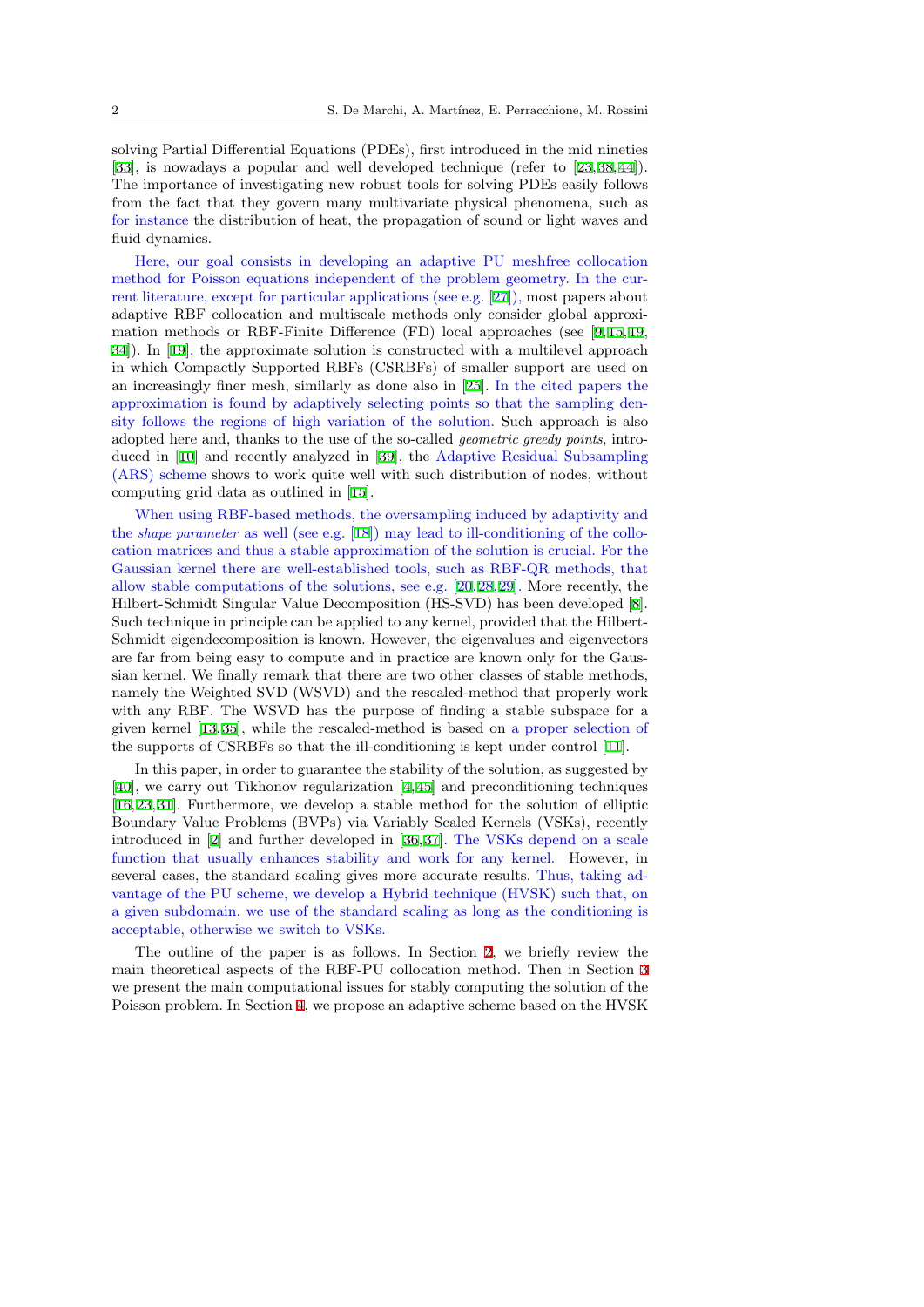approach. In Section 5 we provide extensive numerical experiments and in the last section we make some conclusions and outline future developments.

#### **2 Elliptic PDEs vi[a R](#page-12-0)BF-PU collocation methods**

For large scale problems, the global RBF-based approach has prohibitive computational costs. Fortunately, the PU method, which leads to moderately sparse matrices, partially overcomes these computational cost issues.

This scheme for computing the solution of elliptic PDEs is reviewed in this section. It is essentially based on Kansa's collocation method, which was introduced by E. Kansa in [26]. Originally it consisted of an unsymmetric scheme, based on multiquadrics, whose convergence properties in the global case were studied only later by R. Schaback (see e.g. [43]).

## 2.1 RBF-PU me[tho](#page-24-12)d: interpolation and partition of unity

Let  $\Omega$  be a bounded domain on  $\mathbb{R}^M$  $\mathbb{R}^M$  and  $f: \Omega \to \mathbb{R}$ . Given a set of  $N$  distinct points  $\mathcal{X}_N = \{x_1, \ldots, x_N\} \subset \Omega$ , and function values  $\mathcal{F}_N = \{f(x_1), \ldots, f(x_N)\}$ , the usual goal in the approximation framework is that of recovering  $f$  from the values  $\mathcal{F}_N$ . To this end, we consider a positive definite and symmetric kernel *Φ* : *Ω × Ω −→* R and define the interpolant  $R \in \text{span}\{\Phi(\cdot, \mathbf{x}_i), i = 1, \ldots, N\}$  as

$$
R(\boldsymbol{x}) = \sum_{k=1}^{N} c_k \Phi(\boldsymbol{x}, \boldsymbol{x}_k), \quad \boldsymbol{x} \in \Omega.
$$
 (2.1)

We take radial kernels and thus we suppose that there exists a function  $\phi : [0, \infty) \to$ R such that for all  $x, y \in \Omega$ ,

<span id="page-2-0"></span>
$$
\varPhi(\boldsymbol{x},\boldsymbol{y})=\phi(||\boldsymbol{x}-\boldsymbol{y}||_2):=\phi(r).
$$

Moreover, the function  $\phi$  may depend on a positive *shape parameter*  $\varepsilon > 0$ . The role of this parameter is relevant for the accuracy of the whole reconstruction process (see e.g. [18]).

The coefficients  $\mathbf{c} = (c_1, \ldots, c_N)^T$  in (2.1) are determined by solving the linear system  $A\mathbf{c} = \mathbf{f}$ , where  $\mathbf{f} = (f_1, \ldots, f_N)^T$ ,  $f_i = f(\mathbf{x}_i)$ , and  $A \in \mathbb{R}^{N \times N}$  is the interpolation (or kernel) matrix of entries

$$
(A)_{ik} = \Phi(\boldsymbol{x}_i, \boldsymbol{x}_k), \quad i, k = 1, \dots, N.
$$

In the sequel we only focus on strictly positive definite functions. For such functions the interpolation system admits a unique solution.

On real applications we often deal with large data sets and the computational cost of constructing the interpolant via (2.1) becomes prohibitive. Such drawback can be overcome by introducing the PU method [46]. At first, we consider a partition of the open and bounded domain  $\Omega$  into  $d$  subdomains or patches  $\Omega_j$ , such that  $\Omega \subseteq \bigcup_{j=1}^d \Omega_j$ , with some mild overlaps among them. In what follows, as patches, we take balls on  $\mathbb{R}^M$  of a certain [rad](#page-2-0)ius  $\delta$ . The radius is chosen so that the covering property is satisfied.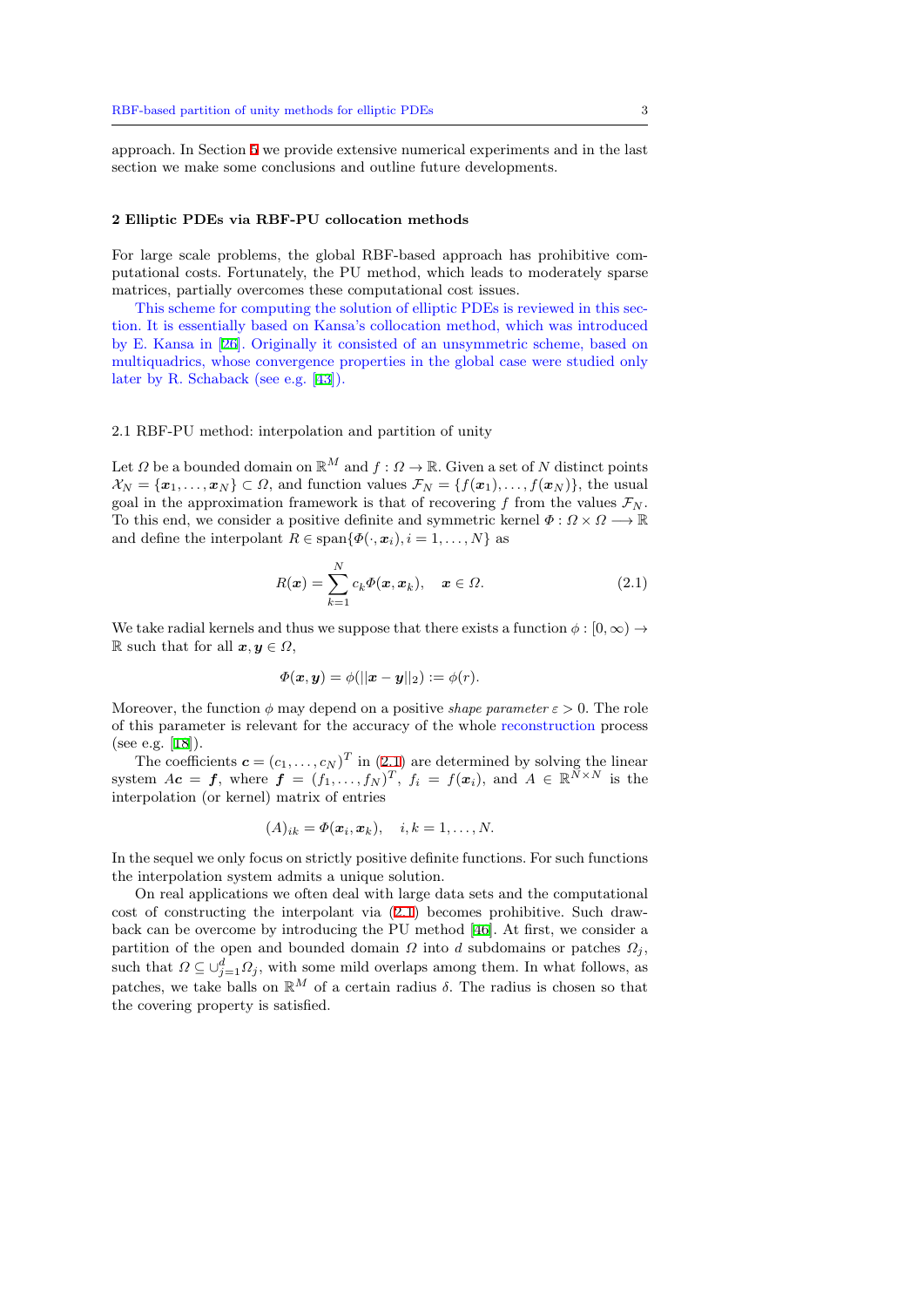Together with these subdomains we take a family of compactly supported, non-negative and continuous functions  $W_j$ , with supp  $(W_j) \subseteq \Omega_j$  and such that

$$
\sum_{j=1}^{d} W_j(\boldsymbol{x}) = 1, \quad \boldsymbol{x} \in \Omega.
$$

A possible choice is given by the *Shepard's weights* (see [42])

$$
W_j(\boldsymbol{x}) = \frac{\tilde{W}_j(\boldsymbol{x})}{\sum_{k=1}^d \tilde{W}_k(\boldsymbol{x})}, \quad j = 1, \dots, d,
$$

where  $\tilde{W}_j$  are compactly supported functions on  $\Omega_j$ .

Once we choose  $\{W_j\}_{j=1}^d$ , the global interpolant is formed by the weighted sum of *d* local approximants  $R_j$  (see e.g. [46])

$$
\mathcal{I}(\boldsymbol{x}) = \sum_{j=1}^{d} W_j(\boldsymbol{x}) R_j(\boldsymbol{x}), \quad \boldsymbol{x} \in \Omega,
$$
\n(2.2)

with

<span id="page-3-0"></span>
$$
R_j(\boldsymbol{x}) = \sum_{k=1}^{N_j} c_k^j \Phi(\boldsymbol{x}, \boldsymbol{x}_k^j),
$$

where  $N_j$  indicates the number of points on  $\Omega_j$  and  $\mathbf{x}_k^j \in \mathcal{X}_{N_j} = \mathcal{X}_N \cap \Omega_j$ , with  $k = 1, \ldots, N_j$ .

Hence, the problem of finding the global PU approximant in (2.2) reduces to  $S(\text{olving for each } \Omega_j \text{ a linear system with local kernel matrix } A_j \in \mathbb{R}^{N_j \times N_j}$  of entries  $(A_j)_{ik} = \Phi(\mathbf{x}_i^j, \mathbf{x}_k^j), i, k = 1, \dots, N_j.$ 

*Remark 1* In the PU framework, an important computational issu[e co](#page-3-0)nsists in organizing points among the subdomains. To achieve this we use the so-called blockbased data structure, refer to [6] or see also [5,14] for further details. Furthermore, we remark that other partitioning data structures, such as kd-trees, are available in literature, see e.g. [17].

To make the paper self-contained we report the convergence theorem for the PU interpolant and later we [w](#page-23-14)ill discuss t[he](#page-23-15) [di](#page-23-16)fferences arising when the PU is used for collocation. At first, we define two common indicators of data regularity: the *separation distance* [an](#page-23-17)d the *fill distance*.

The separation distance is defined as

$$
q_{\mathcal{X}_N} := \frac{1}{2} \min_{i \neq k} \|\boldsymbol{x}_i - \boldsymbol{x}_k\|_2,
$$

and represents the radius of the largest ball that can be centred at every point on  $X_N = \{x_i, i = 1, ..., N\}$  such that no two balls overlap.

The fill distance is defined as

$$
h_{\mathcal{X}_N} := \sup_{\boldsymbol{x}\in\varOmega} \left( \min_{\boldsymbol{x}_k\in\mathcal{X}_N} \left\| \boldsymbol{x} - \boldsymbol{x}_k \right\|_2 \right),
$$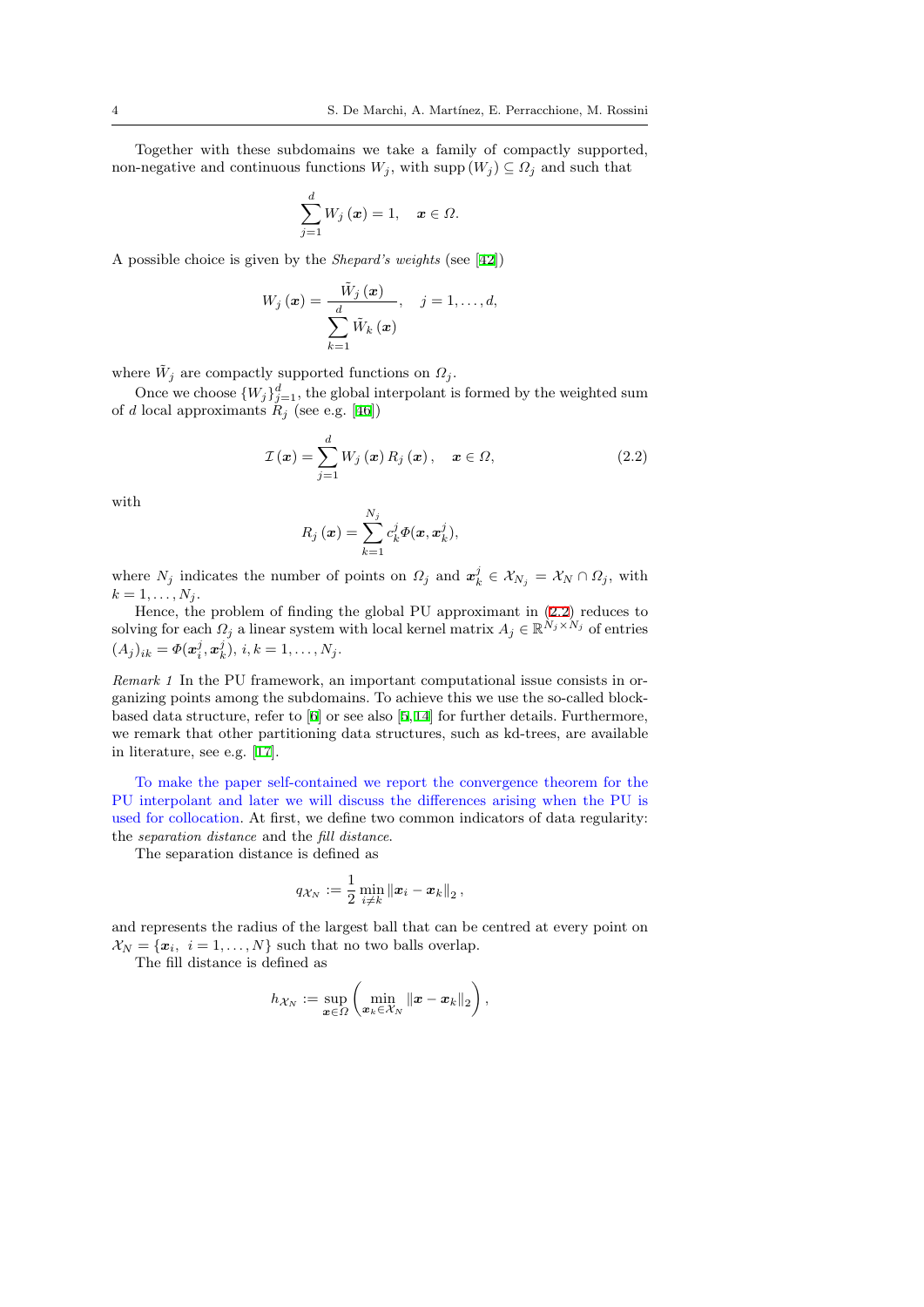and indicates how well the data fill out the domain *Ω*. A geometric interpretation of the fill distance is given by the radius of the largest possible empty ball that can be placed among the data locations inside *Ω*. In particular, it is used in pointwise error bounds like the following one (cf. [47, Theorem 15.19, p. 277]). Such statement is enunciated for strictly positive definite functions, but it can be generalized to the conditionally positive definite case. For further details, the reader can also refer to [46]. Here the aim is the one of stressing the dependence of the interpolation error on the fill distance.

**Theorem 1** *Let*  $C^k_{\nu}(\mathbb{R}^M)$  *be the space of all functions*  $f \in C^k$  *whose derivatives of* order  $|\mu| = k$  satisfy  $D^{\mu} f(x) = \mathcal{O}(|x||_2^{\nu})$  for  $||x||_2 \rightarrow 0$ . Let  $\Omega \subseteq \mathbb{R}^M$  be open *[and](#page-24-14) bounded and suppose that*  $\mathcal{X}_N = \{x_i, i = 1, ..., N\} \subseteq \Omega$ *. Let*  $\phi \in C^k_{\nu}(\mathbb{R}^M)$  *be a strictly positive definite function. Let*  $\{\Omega_j\}_{j=1}^d$  *be a regular covering for*  $(\Omega, \mathcal{X}_N)$  *and* let  $\{W_j\}_{j=1}^d$  be k-stable for  $\{\Omega_j\}_{j=1}^d$ . Then the error between  $f \in \mathcal{N}_{\phi}(\Omega)$ , where  $\mathcal{N}_{\phi}$ *is the native space of ϕ, and its PU interpolant can be bounded by*

<span id="page-4-3"></span>
$$
|D^{\boldsymbol{\mu}}f(\boldsymbol{x})-D^{\boldsymbol{\mu}}\mathcal{I}(\boldsymbol{x})|\leq Ch_{\mathcal{X}_N}^{(k+\nu)/2-|\boldsymbol{\mu}|}||f||_{\mathcal{N}_{\phi}(\Omega)},
$$

*for all*  $x \in \Omega$  *and all*  $|\mu| \leq k/2$ *.* 

*Remark 2* By comparing the results reported in Theorem 1 with the global error estimates shown in [47], one can easily realize that the PU interpolant preserves the local approximation order for the global fit.

## 2.2 RBF-PU metho[d: P](#page-24-15)DEs collocation

Given a linear elliptic differential operator  $\mathscr{L}$ , the goal consists in finding an approximate solution of the BVP problem (Dirichlet boundary conditions)

<span id="page-4-0"></span>
$$
\mathcal{L}f(\mathbf{x}) = g_1(\mathbf{x}), \text{ for } \mathbf{x} \in \Omega,
$$
  

$$
f(\mathbf{x}) = g_2(\mathbf{x}), \text{ for } \mathbf{x} \in \partial\Omega.
$$
 (2.3)

The problem (2.3) is then discretized on a global set of collocation points  $\mathcal{X}_N = \mathcal{X}_{N_b} \cup \mathcal{X}_{N_c} = \{\mathbf{x}_i, i = 1, \dots, N\}$ , where  $N_b$  and  $N_c$  are the number of nodes on *∂Ω* and *Ω\∂Ω*, respectively. Precisely, as done in the majority of papers dealing with elliptic operators on bounded domains, we consider uniformly spaced data on *∂Ω*.

Once we assu[me t](#page-4-0)hat  $(2.3)$  admits a solution of the form  $(2.2)$  then (see e.g.  $|38,44|,$ 

$$
\mathscr{L} \mathcal{I}(\boldsymbol{x}_i) = \sum_{j=1}^d \mathscr{L} (W_j(\boldsymbol{x}_i) R_j(\boldsymbol{x}_i)) = g_1(\boldsymbol{x}_i), \, \boldsymbol{x}_i \in \Omega \backslash \partial \Omega, \mathcal{I}(\boldsymbol{x}_i) = \sum_{j=1}^d W_j(\boldsymbol{x}_i) R_j(\boldsymbol{x}_i) = g_2(\boldsymbol{x}_i), \, \boldsymbol{x}_i \in \partial \Omega.
$$
\n(2.4)

<span id="page-4-1"></span>Let  $\mathbf{R}_j = (R_j(\boldsymbol{x}_1^j), \dots, R_j(\boldsymbol{x}_{N_j}^j))^T$  be the vector of local nodal values. Since the  $\text{local coefficients } c_j = (c_1^j, \ldots, c_{N_j}^j)^T$  are so that  $c_j = A_j^{-1}R_j$ , we get

<span id="page-4-2"></span>
$$
\mathscr{L}\mathbf{R}_j = A_j^{\mathscr{L}} A_j^{-1} \mathbf{R}_j,\tag{2.5}
$$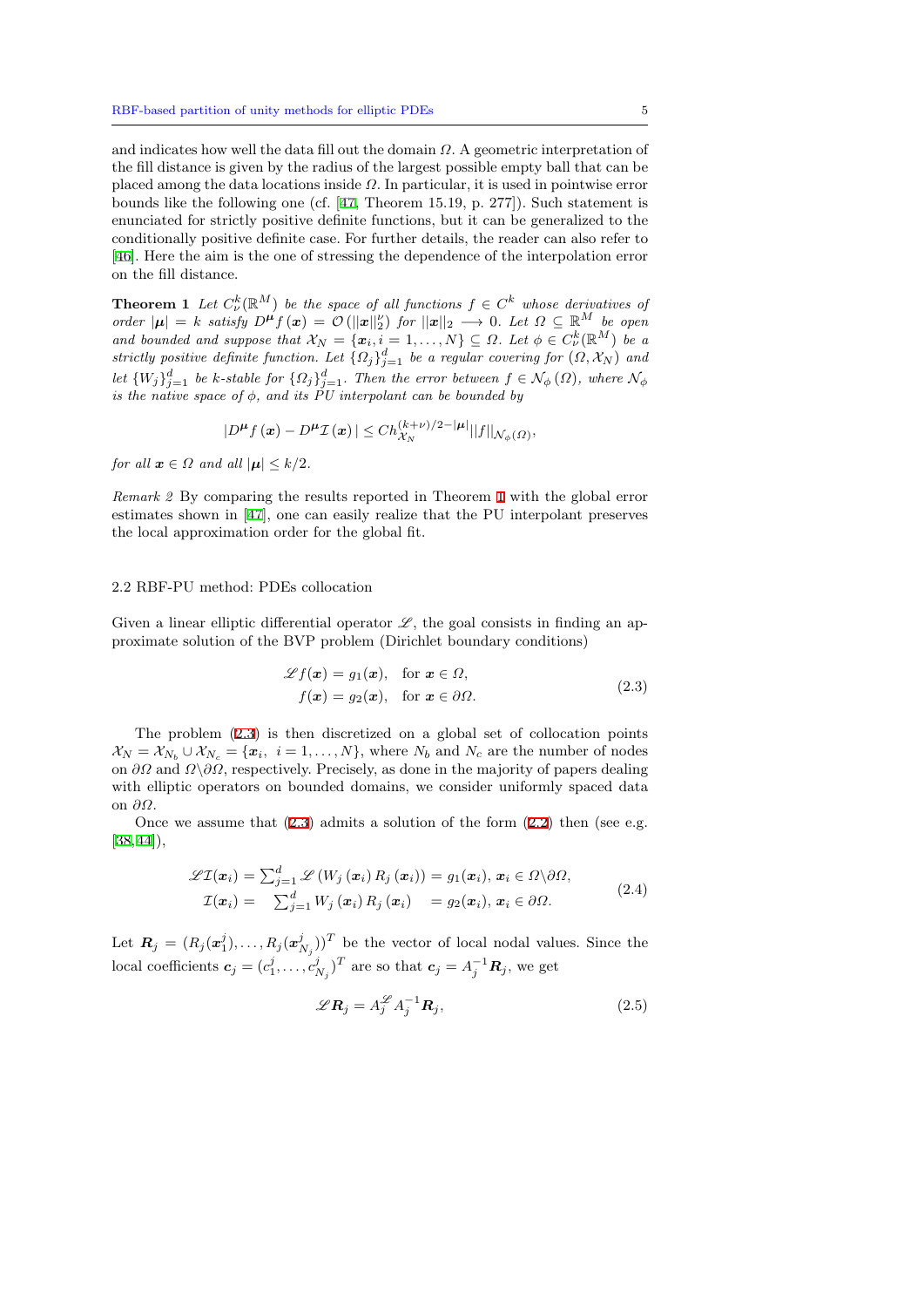where  $A_j^{\mathscr{L}}$  is the matrix

$$
(A_j^{\mathscr{L}})_{ik} := \mathscr{L}\Phi(\mathbf{x}_i^j, \mathbf{x}_k^j), \quad i, k = 1, \ldots, N_j.
$$

To obtain a discrete local operator  $L_j$ , we have to differentiate (2.4) by applying a product derivative rule and then use the relation (2.5).

To fix things, consider the Poisson problem, i.e.  $\mathscr{L} = -\Delta$ . The elliptic operator  $\mathscr{L}$  can be expanded to get [23]

$$
\begin{aligned} \mathscr{L}(W_j(\boldsymbol{x}_i)R_j(\boldsymbol{x}_i))&=-\varDelta W_j(\boldsymbol{x}_i)R_j(\boldsymbol{x}_i)-2\nabla W_j(\boldsymbol{x}_i)\cdot \nabla R_j(\boldsymbol{x}_i)\\ &-W_j(\boldsymbol{x}_i)\varDelta R_j(\boldsymbol{x}_i),\quad \boldsymbol{x}_i\in\varOmega\backslash\partial\varOmega,\end{aligned}
$$

where the scalar product is [ap](#page-23-12)plied to the components of the gradients. Let  $A_j^{\Delta}$ and  $A_j^V$  be the matrices with entries

$$
(A_j^{\Delta})_{ik} = \Delta \Phi(\mathbf{x}_i^j, \mathbf{x}_k^j), \quad i, k = 1, \dots, N_j,
$$

and

$$
(A_j^{\nabla})_{ik} = \nabla \Phi(\mathbf{x}_i^j, \mathbf{x}_k^j), \quad i, k = 1, \dots, N_j,
$$

we have

$$
\Delta \mathbf{R}_j = A_j^{\Delta} \mathbf{c}_j = A_j^{\Delta} A_j^{-1} \mathbf{R}_j.
$$

Furthermore we consider the matrix

$$
\bar{W}_j^{\Delta} = \text{diag}\left(\Delta W_j(\boldsymbol{x}_1^j), \ldots, \Delta W_j(\boldsymbol{x}_{N_j}^j)\right),
$$

and similarly we define  $\bar{W}_j^{\nabla}$  and  $\bar{W}_j$ . Finally, by including the boundary conditions, we can express the discrete local Laplacian as

$$
(L_j)_{ik} = \begin{cases} (\bar{L}_j)_{ik}, & \text{for } x_i^j \in \Omega \backslash \partial \Omega, \\ \delta_{ik}, & \text{for } x_i^j \in \partial \Omega, \end{cases}
$$

where  $\delta_{ik}$  denotes the Kronecker delta and

<span id="page-5-0"></span>
$$
\bar{L}_j = \left(\bar{W}_j^{\Delta} A_j + 2\bar{W}_j^{\nabla} \cdot A_j^{\nabla} + \bar{W}_j A_j^{\Delta}\right) A_j^{-1}.
$$
\n(2.6)

In what follows we will refer to the collocation method described in this section as the RBF Standard approach (RBF-S), meaning that the standard basis is used to approximate the solution.

Note that, since we use the Laplacian, we require that both the kernel and the weight functions are at least twice differentiable. Let  $x_{\zeta_{ki}} \in \mathcal{X}_{N_i}$  be the node corresponding to  $x_k \in \mathcal{X}_N$ . In order to obtain the global discrete PDE operator, we need to assemble the local ones into a global matrix *L* as follows

$$
(L)_{ik} = \sum_{j=1}^{d} (L_j)_{\zeta_{ij}, \zeta_{kj}}, \quad i, k = 1, \dots, N.
$$

Then, we simply have to solve the (possibly ill-conditioned) system

<span id="page-5-1"></span>
$$
Lz = f,\t\t(2.7)
$$

where  $\boldsymbol{z} = (\mathcal{I}(\boldsymbol{x}_1), \dots, \mathcal{I}(\boldsymbol{x}_N))^T$  and  $\boldsymbol{f} = (f_1, \dots, f_N)^T$ , with

$$
f_i = \begin{cases} g_1(\boldsymbol{x}_i), & \text{for } \boldsymbol{x}_i \in \Omega \backslash \partial \Omega, \\ g_2(\boldsymbol{x}_i), & \text{for } \boldsymbol{x}_i \in \partial \Omega, \end{cases} \quad i = 1, \ldots, N.
$$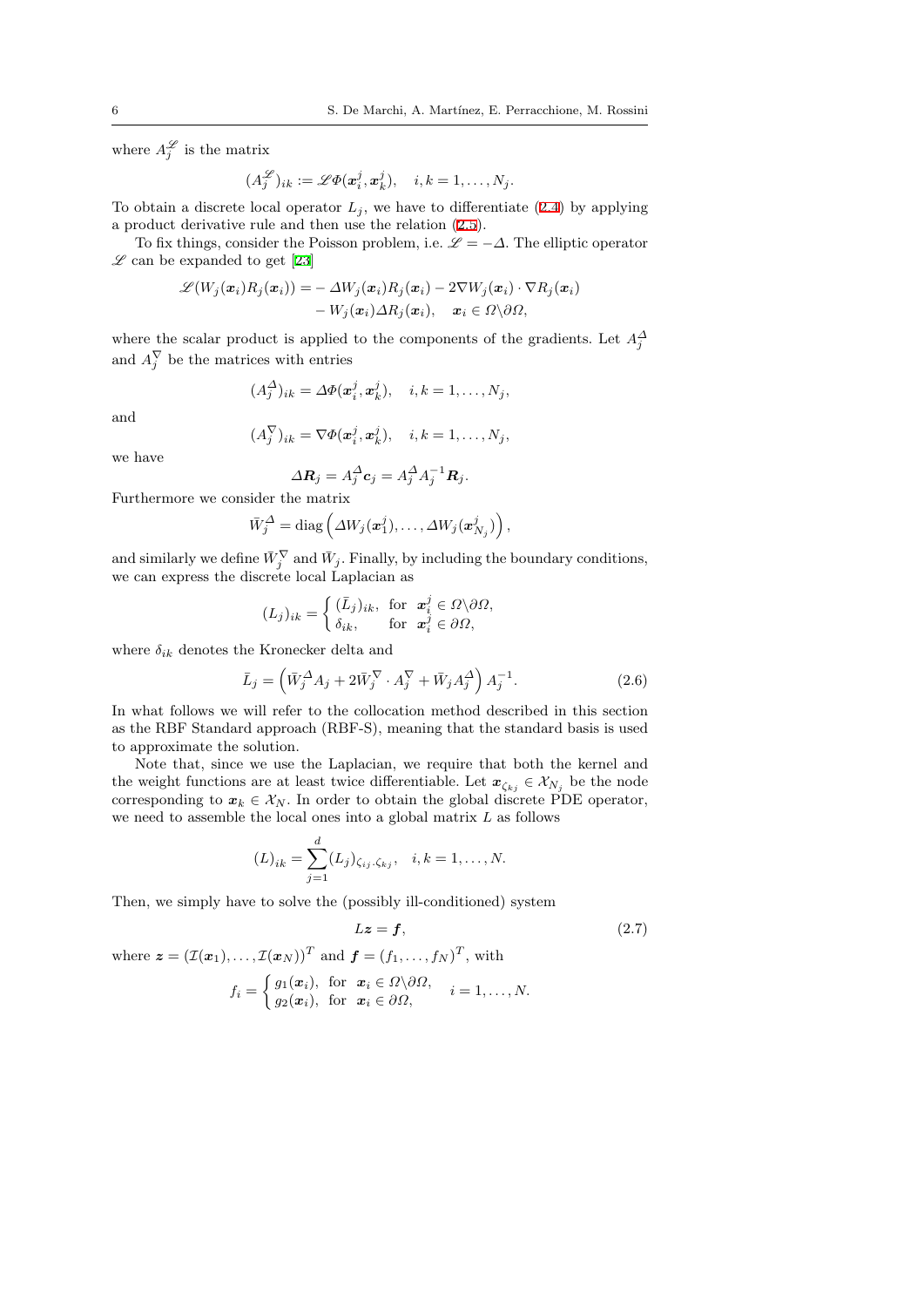*Remark 3* The main advantage of PU collocation is the computational efficiency in constructing the collocation matrix. However, we have to discuss several drawbacks concerning its well-posedness. In general, among meshfree global collocation methods, the symmetric ones should be preferred because they guarantee the existence and uniqueness of the solution. For Kansa's collocation approaches instead, the system might be singular [24] and its uniqueness can be ensured only under several restrictions, which in particular lead to distinguish between collocation points and RBF centres [32]. The non-symmetry of the matrix *L* suggests that its non-singularity could be ensured only with a similar distinction between RBF centres and collocation data. [This](#page-23-18) needs further investigations. Alternatively, one can also use the least squares approach proposed in [30].

#### **3 RBF-PU collocation: stability issues**

For several choices of the shape parameter the sol[utio](#page-24-16)n of an elliptic PDE via PU collocation might be inaccurate. Indeed, we can easily note that in (2.6) multiplying by the inverse of the local matrix  $A_j$  might lead to instability that is carried over to the global collocation matrix *L*. We already pointed out in the introduction that RBF-QR methods effectively solve such problem, but we are here interested in stably computing the solution for any kernel. We con[side](#page-5-0)r two approaches: Tikhonov regularization, which is also well-known in the context of neural networks [4], and VSKs [2]. The former, described in the next subsection, gives acceptable results but we show that it is outperformed by the use of our hybrid procedure based on VSKs, which will be presented in Subsection 3.2.

## 3.1 Tikhonov SV[D](#page-23-10) regularizatio[n](#page-23-13) (TSVD)

As we noticed, the final collocation system (2.7) could be severely ill-con[diti](#page-7-0)oned. A stable solution of (2.7) can be found by the Tikhonov regularization method [45], which essentially gives a penalized least square solution. We denote by  $\tilde{z}$  the solution depending on the *Tikhonov matrix Γ* given by

$$
\min_{\mathbf{z}} \left( ||L\mathbf{z} - \mathbf{f}||_2^2 + ||\mathbf{\Gamma} \mathbf{z}||_2^2 \right). \tag{3.1}
$$

[Th](#page-24-8)e minimum is

<span id="page-6-0"></span>
$$
\tilde{\boldsymbol{z}} = (L^T L + \boldsymbol{\varGamma}^T \boldsymbol{\varGamma})^{-1} L^T \boldsymbol{f},\tag{3.2}
$$

and the penalty term  $||\Gamma z||_2^2$  in (3.1) is designed to improve the stability, hence making the problem less sensitive to ill-conditioning. According to [16,40], in what follows, we consider  $\Gamma = \sqrt{\gamma}I$ , with  $\gamma > 0 \in \mathbb{R}$  (see also Section 5 for further details).

In [22], it has been proved th[at \(3](#page-6-0).2) can be expressed as

<span id="page-6-1"></span>
$$
\tilde{\boldsymbol{z}} = V D U^T \boldsymbol{f},
$$

where *V* and *U* come from the SVD of *L*, i.e.  $L = U\Sigma V^T$  and  $\Sigma$  is the diagonal matrix [of](#page-23-19) the singular values  $\sigma_i$  of *L*[. T](#page-6-1)hen, the entries of the diagonal matrix *D* are given by

$$
d_i = \frac{\sigma_i}{\sigma_i^2 + \gamma},
$$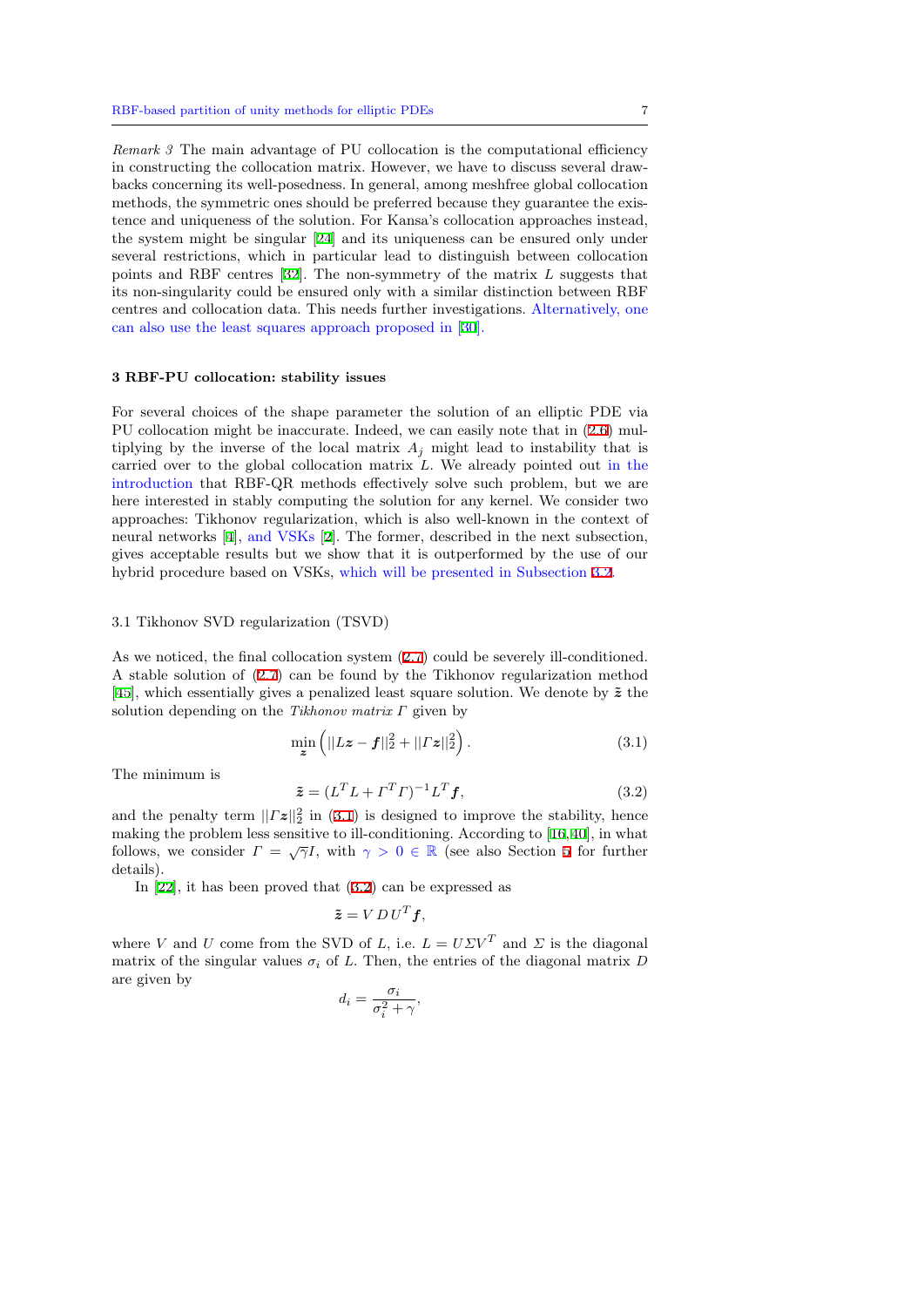$i = 1, \ldots, N$ . Note that, also when the local matrices (especially  $A_i$ ) are severely ill-conditioned, the Tikhonov regularization only acts on the final system.

## 3.2 Hybrid Variably Scaled Kernels (HVSK)

Unlike Tikhonov regularization, the HVSK approach enables us to intervene on the local discrete operators, producing truly more accurate and stable solutions, as numerically shown in Section 5.

<span id="page-7-0"></span>VSKs were introduced in [2] and the main idea behind their definition is to consider the shape parameter as an *additional coordinate* the kernel depends on. That is, the scale parameter is considered as a continuous function. More precisely, we can define a VSK as follows [\(cf](#page-12-0). [2, Def. 2.1]).

**Definition 1** Let  $\psi$  :  $\mathbb{R}^M \to (0, \infty)$  $\mathbb{R}^M \to (0, \infty)$  $\mathbb{R}^M \to (0, \infty)$  be a given scale function. A Variably Scaled Kernel (VSK)  $K_{\psi}$  on  $\mathbb{R}^M$  is

<span id="page-7-1"></span>
$$
K_{\psi}(\boldsymbol{x},\boldsymbol{y}) := \mathcal{K}((\boldsymbol{x},\psi(\boldsymbol{x})),(\boldsymbol{y},\psi(\boldsymbol{y}))), \quad \boldsymbol{x},\boldsymbol{y} \in \mathbb{R}^{M},
$$
\n(3.3)

where  $K$  is a kernel on  $\mathbb{R}^{M+1}$ .

It is easy to show that if in (3.3)  $K$  is positive definite on  $\mathbb{R}^{M+1}$ , so the VSK  $K_{\psi}$ is on  $\mathbb{R}^M$  and thus the VSK interpolant is uniquely defined.

In particular the local VSK interpolant can be defined as follows.

**Definition 2** Given the set [of p](#page-7-1)oints  $X_{N_j} = \{x_i^j, i = 1, ..., N_j\}$  on the subdomain  $\Omega_j$  and the (local) scale function  $\psi_j : \mathbb{R}^M \to (0, \infty)$ , then the local VSK interpolant is

$$
R_{\psi_j}(\boldsymbol{x}) = \sum_{k=1}^{N_j} c_k^j \mathcal{K}((\boldsymbol{x},\psi_j(\boldsymbol{x})),(\boldsymbol{x}_k^j,\psi_j(\boldsymbol{x}_k^j))), \quad \boldsymbol{x} \in \Omega_j.
$$

Furthermore,  $\psi_j$  defines a function

$$
\Psi_j: \boldsymbol{x} \mapsto (\boldsymbol{x}, \psi_j(\boldsymbol{x})),
$$

which maps the space  $\mathbb{R}^M$  into a *M*-dimensional submanifold  $\Psi_j(\mathbb{R}^M)$  of  $\mathbb{R}^{M+1}$ and the set of nodes  $\mathcal{X}_{N_j} \subset \Omega_j \subset \mathbb{R}^M$  into  $\Psi_j(\mathcal{X}_{N_j}) \subset \Psi_j(\Omega_j) \subset \Psi_j(\mathbb{R}^M) \subset \mathbb{R}^{M+1}$ . As a consequence, the interpolation by the kernel  $K$  takes place on  $\mathbb{R}^{M+1}$  at the transformed points set  $\Psi_j(\mathcal{X}_{N_j})$ .

For the interpolation setting, in [2], the authors prove that the error and stability analysis of the VSK on  $\mathbb{R}^M$  coincides with that of a fixed-scale problem on a submanifold on  $\mathbb{R}^{M+1}$ . In other words, referring to Theorem 1, we know that for VSKs the interpolation error depends on the fill distance as well. Therefore, in order to have a better understandin[g o](#page-23-13)f the error analysis we only need to discuss how the fill distance changes when VSKs are used. Indeed, both the fill distance and separation distance will be transformed by  $\Psi_i$  and will roug[hl](#page-4-3)y be multiplied by a factor that scales with the norm of the gradient of  $\psi_j$  or the Lipschitz constant  $\ell$  of  $\psi_j$ , depending on the regularity of  $\psi_j$ . Indeed

$$
\|\varPsi_j(\bm{x})-\varPsi_j(\bm{y})\|_2^2 = \|\bm{x}-\bm{y}\|_2^2 + (\psi_j(\bm{x})-\psi_j(\bm{y}))^2 \leq \|\bm{x}-\bm{y}\|_2^2(1+\ell)^2,
$$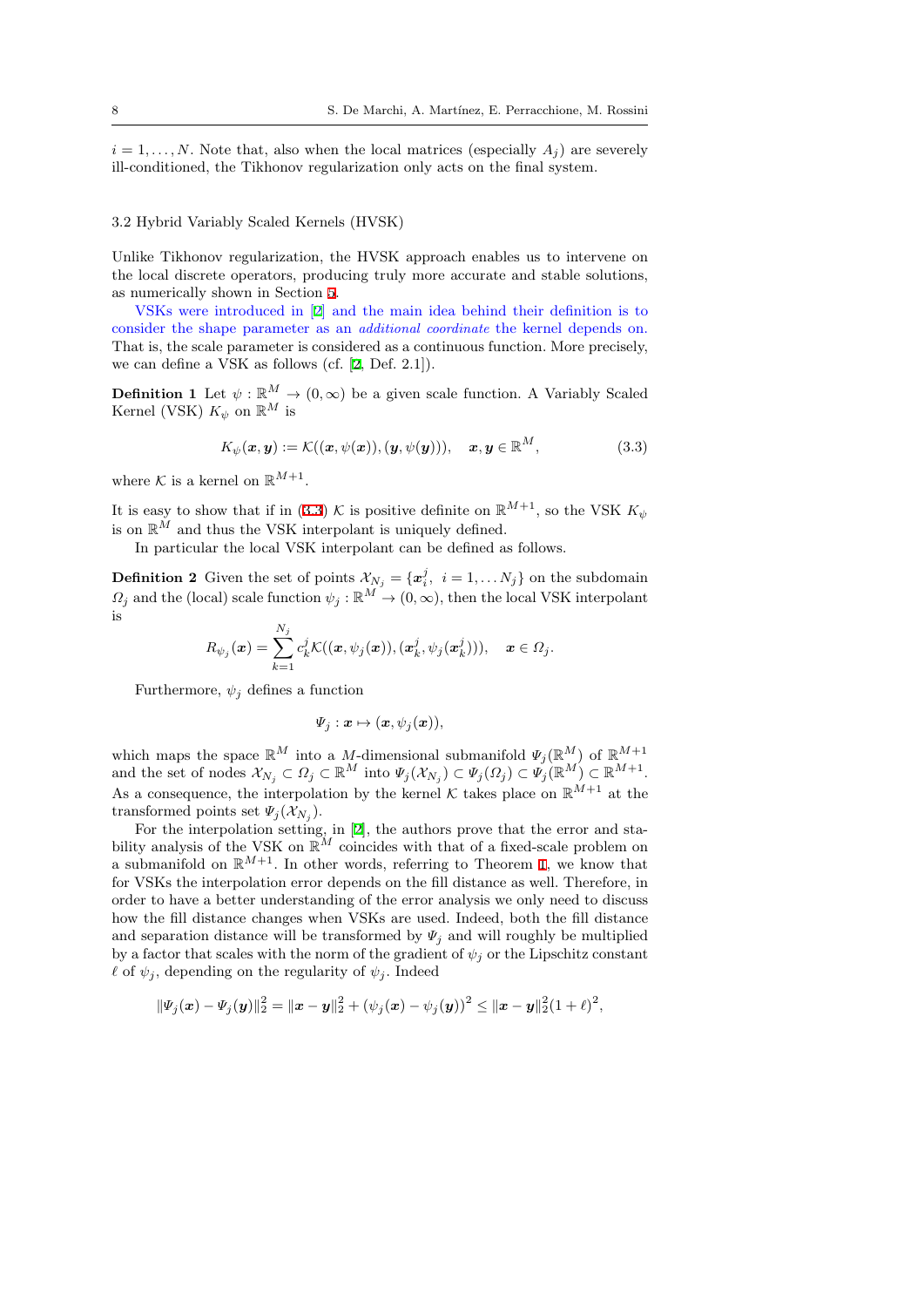so that

$$
\|\Psi_j(\bm{x}) - \Psi_j(\bm{y})\|_2^2 \geq \|\bm{x} - \bm{y}\|_2^2,
$$

which shows that distances will blow up with  $\Psi_j$ , letting separation distance never decrease and improving the stability of the process. In fact, the ill-conditioning grows with the decrease of the separation distance and not necessarily with the increase of the number of data points. Unfortunately, also the fill distance, which is a measure of the interpolation error (see Theorem 1), grows. For this reason the new idea of the HVSK approach.

With particular scale functions the conditioning of the kernel matrix can be sensibly reduced [2]. However, aside the case in which noise is introduced, this might lead to a decrease of the accuracy of the solutio[n](#page-4-3) with respect to the standard basis. In practice, we will see that the error via VSKs is usually higher than the one that can be found with the optimal shape parameter  $\varepsilon_{opt}$ , that is the reason why we propose t[he](#page-23-13) use of HVSK technique. The idea is as follows:

- **–** take a constant shape parameter *ε*,
- **–** compute the local kernel matrix *A<sup>j</sup>* on a subdomain *Ω<sup>j</sup>* ,
- **–** use the scaling with *ε* and standard bases as long as *A<sup>j</sup>* is not close to be singular, i.e. as long as the conditioning is acceptable.

Concerning the last step, we check if the conditioning is acceptable by fixing a threshold and applying the VSKs if and only if the smallest singular value of *A<sup>j</sup>* is below the prescribed tolerance. To this end we compute the SVD of the local matrices. The computational cost is affordable, being such matrices of small size.

For the collocation via VSKs we can prove the following result.

**Proposition 1** Let us consider a radial function  $\phi(\cdot)$  at least twice differentiable as*sociated to the VSK, K. Letting*

$$
\omega_{\alpha} = (x_{i\alpha}^j - x_{k\alpha}^j) + (\psi_j(\boldsymbol{x}_i^j) - \psi_j(\boldsymbol{x}_k^j))\frac{\partial \psi_j(\boldsymbol{x}_i^j)}{\partial x_{i\alpha}^j}, \quad \alpha = 1, \dots, M,
$$

$$
d_{\omega_{\alpha}} = 1 + \left(\frac{\partial \psi_j(\boldsymbol{x}_i^j)}{\partial x_{i\alpha}^j}\right)^2 + (\psi_j(\boldsymbol{x}_i^j) - \psi_j(\boldsymbol{x}_k^j)) \frac{\partial^2 \psi_j}{\partial^2 x_{i\alpha}^j}(\boldsymbol{x}_i^j), \quad \alpha = 1, \ldots, M,
$$

*and*

$$
\rho = \left( ||\boldsymbol{x}_i^j - \boldsymbol{x}_k^j||_2^2 + (\psi_j(\boldsymbol{x}_i^j) - \psi_j(\boldsymbol{x}_k^j))^2 \right)^{1/2},
$$

*then the entries of the local VSK differentiation matrices for the BVP* (2.3) with  $\mathcal{L} =$ *−∆ are given by*

$$
(A_{\psi_j}^{\nabla})_{ik} = \left( (A_{\psi_j}^1)_{ik}, \dots, (A_{\psi_j}^M)_{ik} \right) = \left( \frac{\omega_1}{\rho} \frac{d\phi(\rho)}{d\rho}, \dots, \frac{\omega_M}{\rho} \frac{d\phi(\rho)}{d\rho} \right), \tag{3.4}
$$

 $i, k = 1, \ldots, N_j, \text{ and}$ 

$$
(A^{\Delta}_{\psi_j})_{ik} = \sum_{\alpha=1}^{M} \left[ \frac{d^2 \phi(\rho)}{d\rho^2} \frac{\omega_{\alpha}^2}{\rho^2} + \frac{d\phi(\rho)}{d\rho} \left( \frac{d_{\omega_{\alpha}}}{\rho} - \frac{\omega_{\alpha}^2}{\rho^3} \right) \right], \quad i, k = 1, \dots, N_j. \tag{3.5}
$$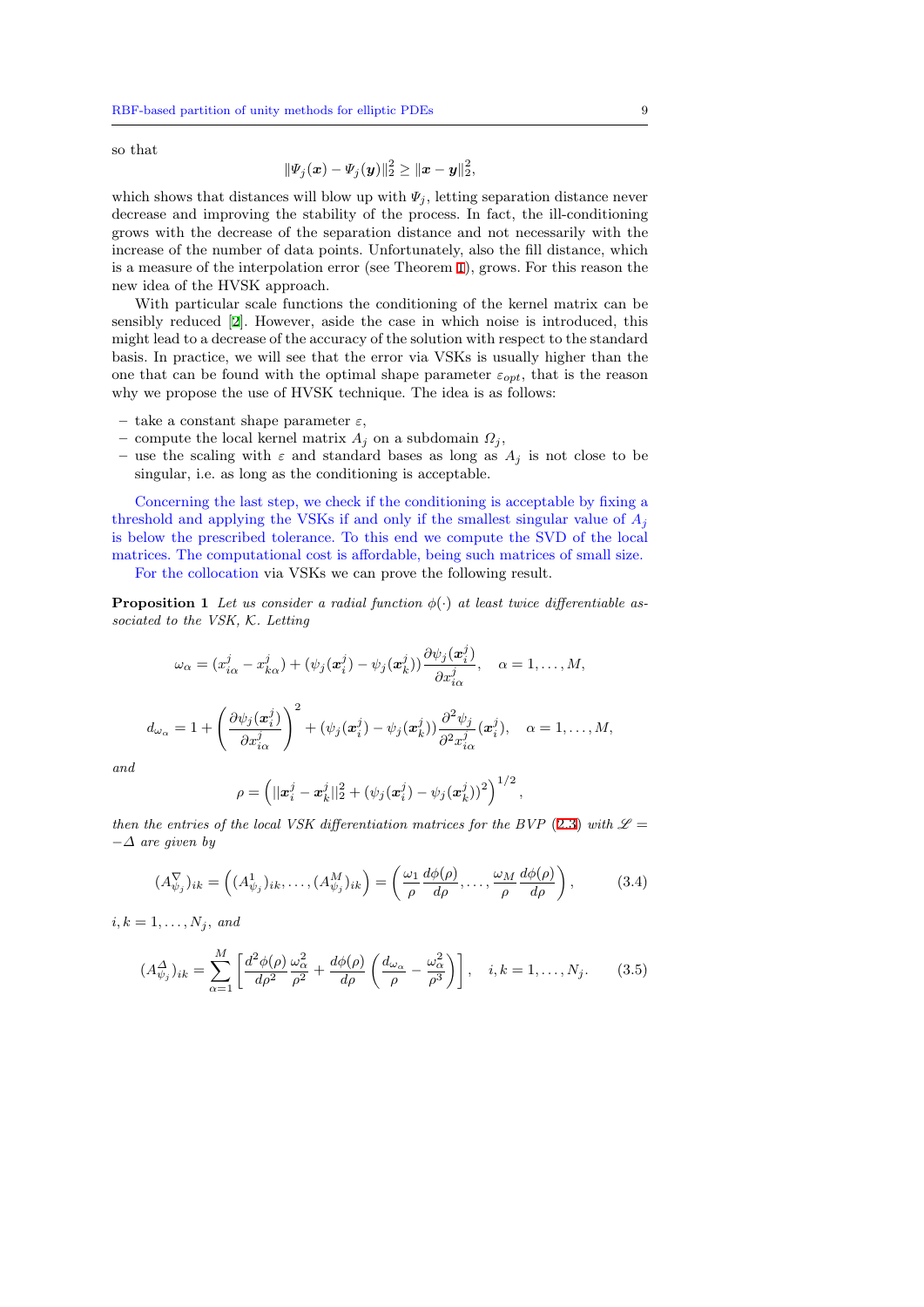*Proof* From [2], we know that if the VSK  $K$  is radial then it can be seen as a univariate function  $\phi = \phi(\rho)$ . Thus, the entries of the associated kernel matrix  $A_{\psi_j}$  are given by

$$
(A_{\psi_j})_{ik} = \phi \left( \left( ||\mathbf{x}_i^j - \mathbf{x}_k^j||_2^2 + (\psi_j(\mathbf{x}_i^j) - \psi_j(\mathbf{x}_k^j))^2 \right)^{1/2} \right), \quad i, k = 1, \ldots, N_j.
$$

Moreover, since

$$
\frac{\partial \phi(\rho)}{\partial x_{i\alpha}^j} = \frac{d\phi(\rho)}{d\rho} \frac{\partial \rho}{\partial x_{i\alpha}^j}, \quad \alpha = 1, \dots, M,
$$

and

$$
\frac{\partial \rho}{\partial x_{i\alpha}^j} = \frac{1}{\rho} \left[ (x_{i\alpha}^j - x_{k\alpha}^j) + (\psi_j(\mathbf{x}_i^j) - \psi_j(\mathbf{x}_k^j)) \frac{\partial \psi_j(\mathbf{x}_i^j)}{\partial x_{i\alpha}^j} \right],
$$

 $\alpha = 1, \ldots, M$ , then (3.4) easily follows. The same argument shows that

$$
\frac{\partial^2 \rho}{\partial^2 x_{i\alpha}^j} = \frac{1}{\rho} \left[ 1 + \left( \frac{\partial \psi_j(\boldsymbol{x}_i^j)}{\partial x_{i\alpha}^j} \right)^2 + (\psi_j(\boldsymbol{x}_i^j) - \psi_j(\boldsymbol{x}_k^j)) \frac{\partial^2 \psi_j}{\partial x_{i\alpha}^j} \right] - \frac{\omega_\alpha^2}{\rho^3}, \quad \alpha = 1, \dots, M.
$$

Finally from the fact that

$$
\frac{\partial^2 \phi(\rho)}{\partial^2 x_{i\alpha}^j} = \frac{d^2 \phi(\rho)}{d\rho^2} \frac{\omega_\alpha^2}{\rho^2} + \frac{d\phi(\rho)}{d\rho} \frac{\partial^2 \rho}{\partial^2 x_{i\alpha}^j}, \quad \alpha = 1, \dots, M,
$$

## $(3.5)$  follows.  $\Box$

From this result we obtain that the discrete local operator based on the VSKs (2.6) takes the form

$$
\bar{L}_{\psi_j} = \left( \bar{W}_j^{\Delta} A_{\psi_j} + 2 \bar{W}_j^{\nabla} \cdot A_{\psi_j}^{\nabla} + \bar{W}_j A_{\psi_j}^{\Delta} \right) A_{\psi_j}^{-1}.
$$

[We](#page-5-0) will numerically show that, by collocating via HVSKs, we are able to provide stable approximations for the solution of elliptic PDEs. However, a theoretical analysis of the error via HVSKs for collocation schemes needs further investigations. This is a consequence of the more general fact that there are no trivial extensions of Theorem 1 for the collocation setting. Indeed, its proof is based on bounding the global error in function of the local ones. This can be done since for each patch we have a well-posed interpolation problem. On the opposite, in the collocation setting, we do not have well-posed local collocation problems, in fact interior patches have n[o](#page-4-3) boundary conditions.

#### **4 RBF-PU collocation: the Adaptive Residual Subsampling scheme**

Dealing with adaptivity, the two main computational issues concern the stability, related to the oversampling of certain regions of high variation of the solution, and the choice of the data sets. In view of the considerations made in the previous section, we will use the HVSK technique to enhance the stability. This will be more evident in Section 5, in which numerical tests will show that the HVSK approach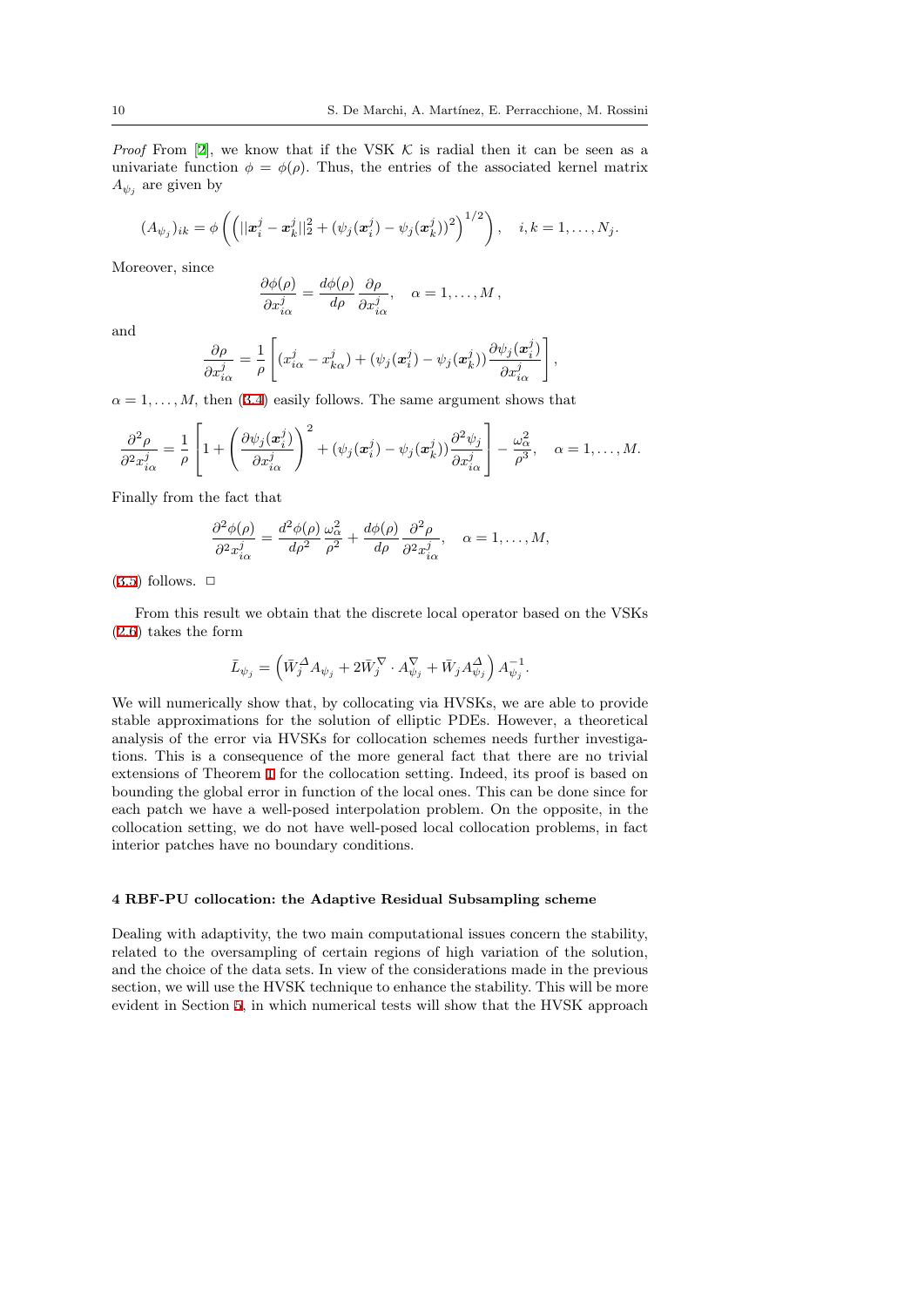performs better than TSVD, improving the stability of the RBF-standard method (RBF-S).

Concerning the data sets, differently from what is usually done in literature (see e.g. [15]), we do not consider grid data. Our aim in fact is to obtain a method that, at the same time, works with well distributed nodes and is easy to implement on different geometries of the hypercube  $[0,1]^M$ . Grid data are not extremely suitable, thus we take and compare two kinds of data sets: the classical low-discrepancy Halt[on](#page-23-1) nodes and the greedy points. Both are generated as sequences of points. The latter have the advantage of being *similar* to grid data, in the sense that they provide a set of quasi-uniform points in the Euclidean distance (see [10,39]). Moreover, such points are independent of the basis function *ϕ*. This observation suggests an algorithm which is based only on geometric considerations and that allows to generate a similar set of points as a sequence. More precisely, the *geometric greedy points* are generated as follows:

**–** Choose *z*<sup>0</sup> on *∂Ω* and let *Z*<sup>0</sup> := *{z*0*}*.

 $-$  Let  $\mathcal{Z}_i$  ⊂  $\Omega$ ,  $z_{i+1}$  := max<sub>z∈ $\Omega \setminus \mathcal{Z}_i$ </sub> dist $(z, \mathcal{Z}_i)$ .

where dist in our setting is the Euclidean distance. As a remark, in [3] the authors point out that this algorithm can generate equidistant points on compact sets of  $\mathbb{R}^M$  with respect to a generic metric.

On *Ω* let us consider the set  $\mathcal{X}_{N^{(1)}} \equiv \mathcal{X}_N = {\mathbf{x}_{i}^{(1)}, i = 1, ..., N^{(1)}}$ . Along the boundary we take the set of points  $\mathcal{X}_{N_b^{(1)}}$  with

$$
N_b^{(1)} = (\hat{N} + 2)^M - N_c^{(1)}, \text{ where } \hat{N} = \lceil N_c^{(1)} \rceil^{1/M} \tag{4.1}
$$

This choice follows from the fact that if  $N^{(1)}$  grid data are taken on  $[0,1]^M$  then exactly  $(\hat{N} + 2)^M - N_c^{(1)}$  lie on the boundary.

Our ARS strategy is based on the residual subsampling technique proposed in [15]. At the first step, the ARS schemes defines a set of interior points

<span id="page-10-0"></span>
$$
\mathcal{Y}_{\tilde{N}^{(1)}} \equiv \mathcal{Y}_{\tilde{N}_c^{(1)}} = \{ \boldsymbol{y}_i^{(1)}, \, i = 1, \ldots, \tilde{N}^{(1)} \},
$$

and takes

$$
\tilde{N}^{(1)} = \left\lceil pN_c^{(1)} \right\rceil, \ \ p \in \mathbb{R}^+.
$$

**ARS algorithm**.

Let  $\tau_1$  and  $\tau_2$  be two tolerances,  $\tau_2 < \tau_1$ .

(a) Consider the initial set of nodes and compute the solution on  $\mathcal{X}_{N^{(1)}}$ . Then, evaluate the residuals

$$
r_i^{(1)} = \left| f\left(\mathbf{y}_i^{(1)}\right) - \mathcal{I}_{N^{(1)}}\left(\mathbf{y}_i^{(1)}\right) \right|, \quad i = 1, \ldots, \tilde{N}^{(1)}.
$$

where  $\mathcal{I}_{N^{(1)}}$  is the approximate solution. We then define

$$
\mathcal{S}_{T_1^{(1)}} = \{ \mathbf{y}_i^{(1)} : r_i^{(1)} > \tau_1, \ i = 1, \dots, T_1^{(1)} \},
$$

and

$$
\mathcal{S}_{T_2^{(1)}} = \{ \bar{x}_i^{(1)} : r_i^{(1)} < \tau_2, \ i = 1, \dots, T_2^{(1)} \},
$$

where  $\bar{x}_i^{(1)}$  is the nearest point to  $y_i^{(1)}$  and  $T_1^{(1)}$  and  $T_2^{(1)}$  simply identify the cardinality of the two sets.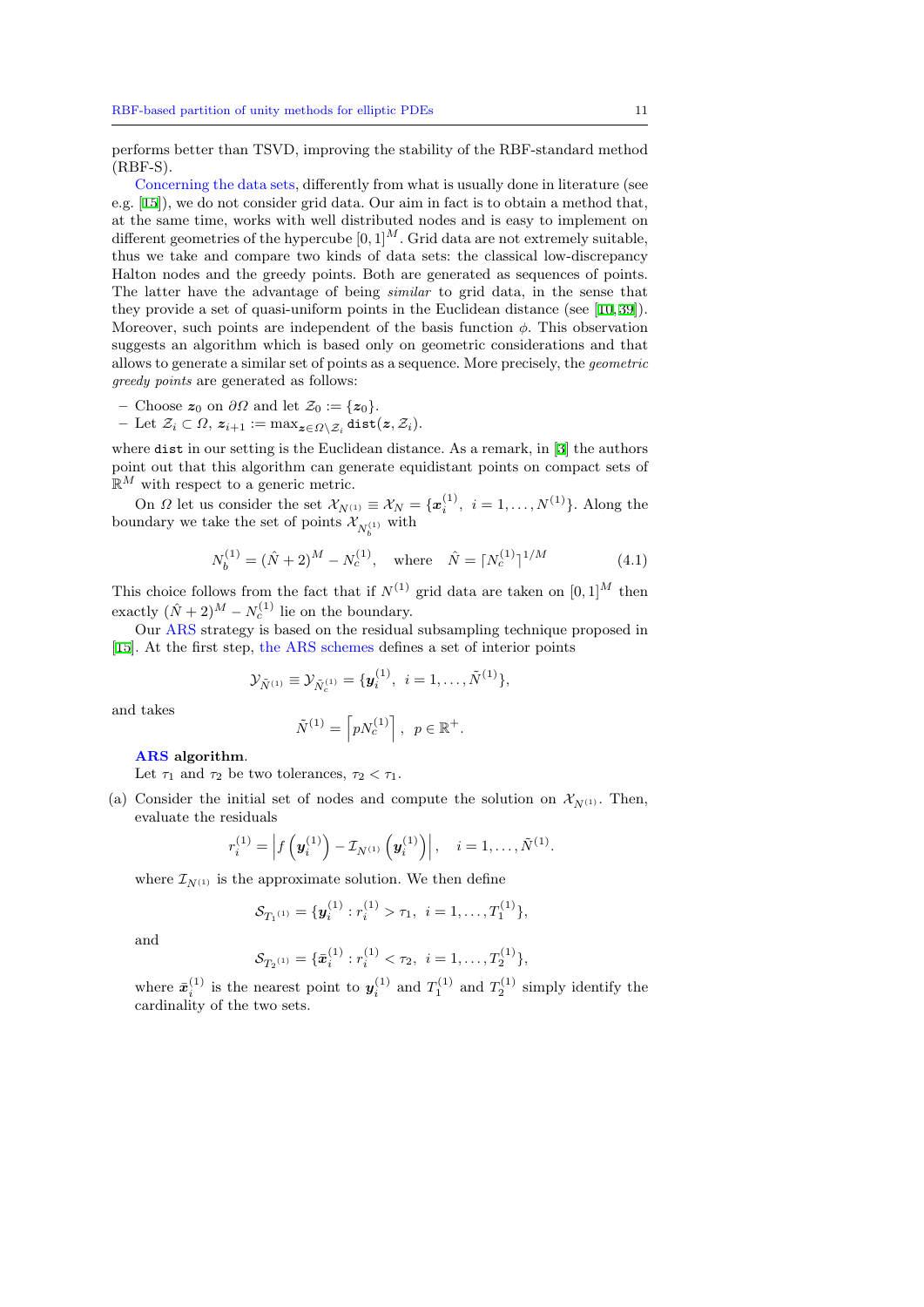(b) At the  $(k+1)$ -th step, we take the following new discretization nodes

$$
\mathcal{X}_{N^{(k+1)}}=\mathcal{X}_{N_{b}^{(k+1)}}\cup \mathcal{X}_{N_{c}^{(k+1)}},
$$

where

$$
\mathcal{X}_{N_c^{(k+1)}} = \left(\mathcal{X}_{N_c^{(k)}} \cup \mathcal{S}_{T_1^{(k)}}\right) \backslash \mathcal{S}_{T_2^{(k)}},
$$

and again  $\mathcal{X}_{N_h^{(k+1)}}$  is constructed so that (4.1) is fulfilled.

We define the  $(k+1)$ -th training set of interior nodes by taking firstly  $\bar{N}_c^{(k+1)}$ points on *Ω* with  $\bar{N}^{(k+1)} = \lceil pN_c^{(k+1)} \rceil$ . Hence

$$
\mathcal{Y}_{\tilde{N}^{(k+1)}} = \mathcal{Y}_{\tilde{N}_{c}^{(k+1)}} \cup \mathcal{S}_{T_2(k)} = \{ \pmb{y}_{i}^{(k+1)}, \ i = 1, \ldots, \tilde{N}^{(k+1)} \}.
$$

In this way we are also able to eventually remove nodes of the previously computed data set.

(c) Stop when  $S_{T_1^{(k)}} = \emptyset$ .

**Notes**.

- If all residuals are greater than the chosen threshold, the number of points is doubled at each iteration. Therefore after several steps, we expect that only few residuals are greater than the chosen threshold and moreover that they are located only where the solution varies faster. Nevertheless, the algorithm computes a large initial set of test points and consequently large evaluation matrices, even if in the end only few test nodes become new centres for the basis functions. To avoid this drawback, if at the *k*-th step  $\text{card}(\mathcal{S}_{T_1(k)}) < aN_c^{(k+1)}$ , for a certain *a <* 1, we define a reduced number of check points. Specifically, for each data belonging to  $S_{T_1(k)}$  we compute its *k* nearest neighbours with respect to the set  $\mathcal{X}_{N^{(k+1)}}$  and we define  $y_i^{(k+1)}$  as a greedy point on this neighbourhood. This is an advantage with respect to the method proposed in [15]. Indeed, in the last mentioned paper, even if only few points are added, the training sets always consist of large grids. Obviously, this is computationally expensive because it leads to evaluate many residuals (by constructing useless large evaluation matrices). Hence, the use of greedy points produces a benefit f[or](#page-23-1) the computational cost of the algorithm.
- If the analytical form of the PDE is not known, by defining several subsets of the original one, it comes easy to identify a training set at each step. The criterion we use here to select new centres is based on residual subsampling for which the solution is supposed to be known. Alternatively, following the suggestions provided by [9], a point  $y_i^{(k)}$  becomes a new centre if

$$
|\mathcal{I}_{N^{(k)}}(\boldsymbol{y}_i^{(k)}) - \mathcal{I}(\bar{\boldsymbol{x}}_i^{(k)})|, \tag{4.2}
$$

*,*

is greater than a prescri[bed](#page-23-0) tolerance, where  $\bar{x}_i^{(k)} \in \mathcal{X}_{N_c^{(k)}}$  is its nearest point. We can think of

<span id="page-11-0"></span>
$$
\frac{|\mathcal{I}_{N^{(k)}}(\pmb{y}_{i}^{(k)}) - \mathcal{I}_{N^{(k)}}(\bar{\pmb{x}}_{i}^{(k)})|}{||\pmb{y}_{i}^{(k)} - \bar{\pmb{x}}_{i}^{(k)}||_{2}}
$$

as an estimate of the directional derivative of the solution in  $y_i^{(k)}$  (cf. [34]). Also in [34], the reader can find other useful criteria.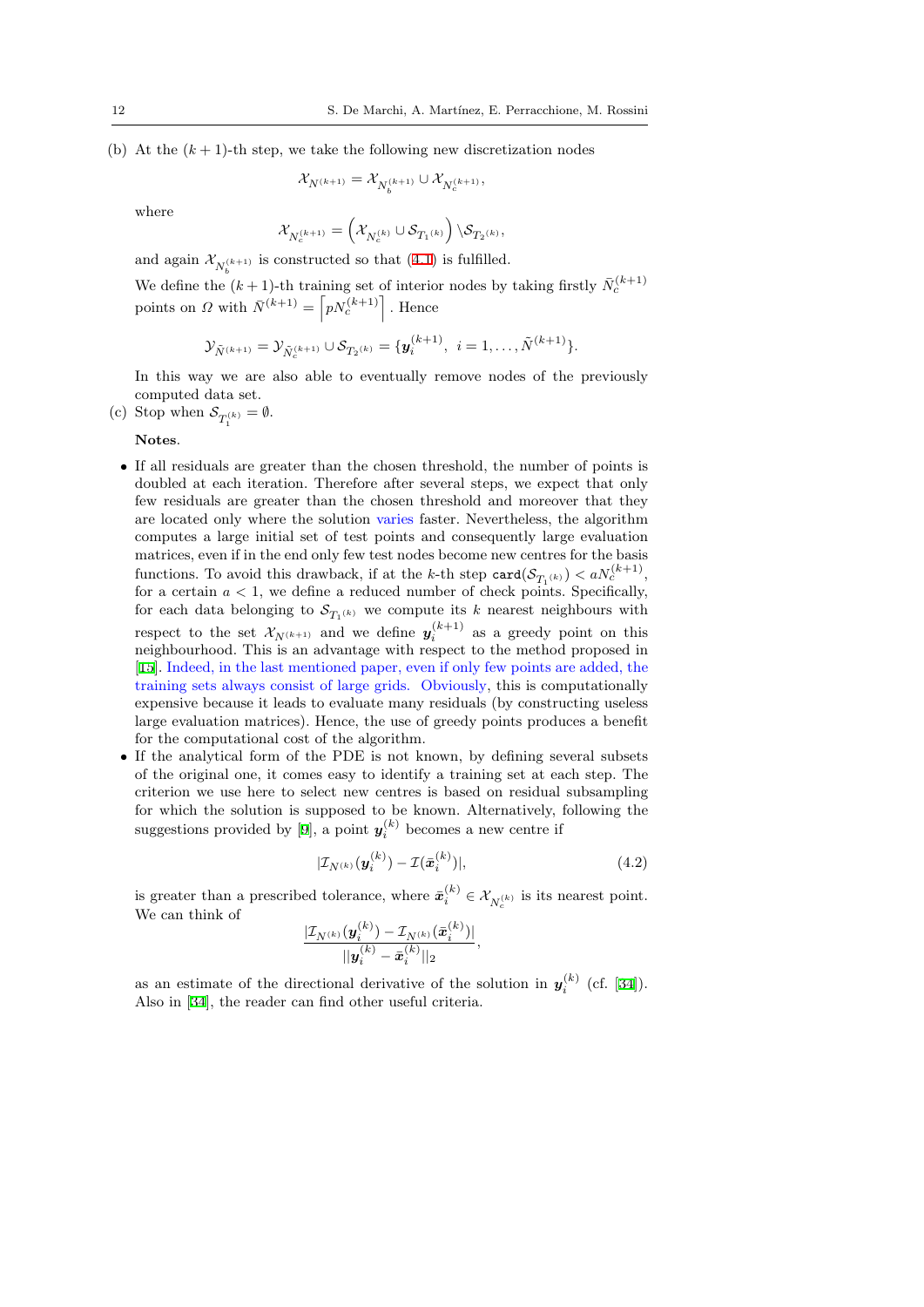#### **5 Numerical experiments**

Experiments are carried out on an Intel(R) Core(TM)  $i7$  CPU 4712MQ 2.13 GHz processor. The software is available for the scientific community and can be freely downloaded at http://www.math.unipd.it/~demarchi/RBF/HVSK\_PU.zip.

<span id="page-12-0"></span>In this section we firstly show the benefits of the HVSK approach, comparing it with TSVD, RBF-S and RBF-QR methods. Then, we will present numerical experiments to test the ARS technique which is based on the HVSK method. About the RBF-QR, we use the Matlab [code downloadable at](http://www.math.unipd.it/~demarchi/RBF/HVSK_PU.zip) http://www.it. uu.se/research/scientific\_computing/project/rbf/software.

In what follows, the space dimension is *M* = 2, the Root Mean Square Error (RMSE) is computed on a grid of  $s = 40 \times 40$  points  $\tilde{x}_i$ ,  $i = 1, \ldots, s$ 

RMSE = 
$$
\sqrt{\frac{1}{s}\sum_{i=1}^{s}|f(\tilde{\boldsymbol{x}}_i)-\mathcal{I}(\tilde{\boldsymbol{x}}_i)|^2},
$$

and we also evaluate the 2-norm Condition Number (CN) of the collocation matrix *L*.

Following [2], for the HVSK technique on  $\Omega_j$  we consider the scale function

$$
\psi_j(\boldsymbol{x}) = \sum_{i=1}^{N_j} |p_i^j(\boldsymbol{x}, \boldsymbol{x}_i^j)|,
$$

with

$$
p_i^j(\mathbf{x}, \mathbf{x}_i^j) = \frac{1}{\pi} \arctan(h_i^j(x_1 - x_{i1}^j))e^{-5(x_2 - x_{i2}^j)},
$$

where  $\mathbf{x} = (x_1, x_2), \mathbf{x}_i^j = (x_{i1}^j, x_{i2}^j) \in \Omega_j$  and  $h_i^j \in \mathbb{R}^+, i = 1, \dots, N_j$ . From extensive numerical experiments, we found reliable results when  $h_i^j$  assumes *small* values. The function  $p_i^j$  increases more rapidly if  $h_i^j$  is large. Therefore we look for larger values of  $h_i^j$  when the points are *clustered*. Thus, a possible choice is

$$
h_i^j = \frac{q_{N_j}}{s_i^j} 10^{-5},
$$

where  $q_{N_j}$  is the separation distance of the *j*-th subdomain and  $s_i^j$  is the distance between  $x_i^j \in \Omega_j$  and its nearest point on the *j*-th patch. Nevertheless, this choice is computationally expensive and a nearest neighbour procedure must be applied. That is why here we fix  $h_i^j = 7 \cdot 10^{-6}$  for all  $i = 1, ..., N_j$ , and  $j = 1, ..., d$ .

#### 5.1 Stability issues

In order to test the HVSK method, we consider an elliptic problem on  $\Omega = [0,1]^2$ with a manufactured solution from which we can easily compute the functions *g*<sup>1</sup> and *g*<sup>2</sup> of the Poisson problem (2.4). In particular we take

$$
f_1(x_1, x_2) = \sin(x_1 + 2x_2^2) - \sin(2x_1^2 + (x_2 - 0.5)^2).
$$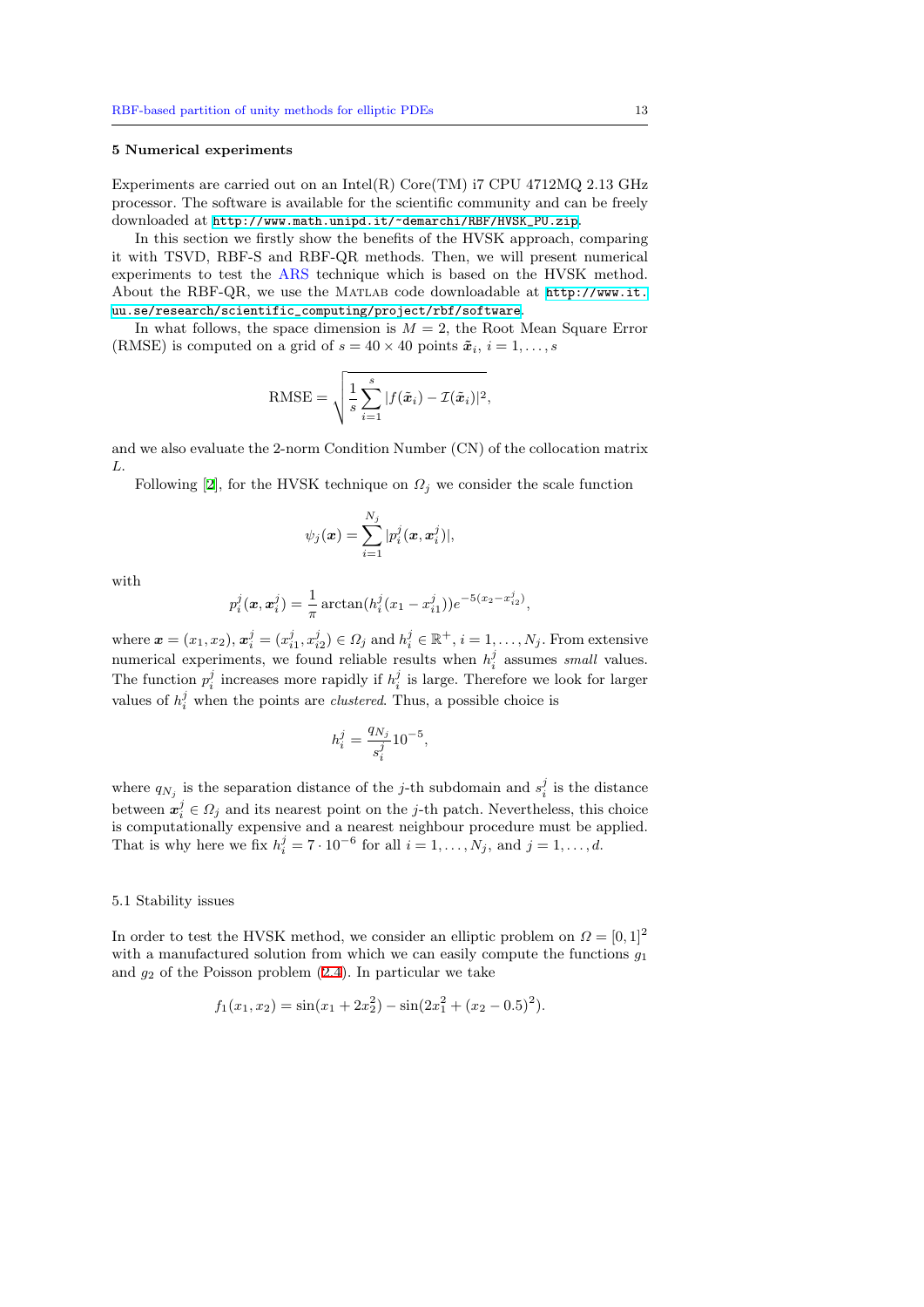Experiments are performed considering several sets of Halton nodes on the unit square *Ω*. For the PU weights we take the Wendland's *C* 2 function

$$
\tilde{W}(r) = (1 - \varepsilon r)^4 + (4\varepsilon r + 1),
$$

where  $(\cdot)_+$  denotes the truncated power function and  $\varepsilon > 0$ . As radial function we consider the Gaussian kernel

 $\phi(r) = e^{-\varepsilon^2 r^2}$ .

We show the results obtained by means of both TSVD and HVSK, by computing the RMSEs and CNs for 20 values of the shape parameter *ε*, uniformly spaced in logarithmic scale in the range  $[10^{-3}, 10^2]$ . For a suitable selection of the Tikhonov parameter  $\gamma$  we refer to [16,40]. We have found good results for  $\gamma \in [10^{-15}, 10^{-10}]$ . In the numerical experiments that follow, we have actually selected the optimal value, say  $\gamma^*$ , via *trials and errors*.

We test our method on  $N_c = 81,289,1089,4225$ , Halton data and  $N_b$  boundary points as in (4.1). Final[ly,](#page-23-11) [we](#page-24-7) also need to fix the number of patches and related radius. The former should be chosen proportionally to the number of points *N*, while the latter must be chosen so that subdomains form a covering of *Ω*. To fulfill such properties, we select the number of patches *d* such that (see e.g. [6])

$$
d = \left\lfloor \frac{\sqrt[M]{N_c}}{2^{M-1}} \right\rfloor^M,
$$

and the radius  $\delta$  as follows

<span id="page-13-0"></span>
$$
\delta = \left(\frac{2}{d}\right)^{1/M}.\tag{5.1}
$$

In Table 1 we provide fill and separation distances for the VSK compared with the ones of the original data set. For the VSK approach, these quantities correspond to the fill and separation distances of the original data set mapped via the scale function. As expected, both distances grow, leading to a more stable scheme in th[e](#page-14-0) VSK case (due to the increase of the separation distance) that however might cause a decrease of the accuracy (due to the increase of the fill distance that thanks to the choice of  $\psi_j$  is moderate). In this framework, the use of the mixed technique results particularly meaningful.

In Figures 1 and 2 we respectively compare the RMSEs and CNs obtained by means of TSVD and HVSK with those of the RBF-S and RBF-QR methods. In Table 2 we also report the corresponding CPU times for  $\varepsilon = 10^{-3}$ . Note that, both the HVSK and RBF-QR methods are comparable with the computational cost of the standard [ba](#page-15-0)ses. I[n](#page-16-0)deed, the only difference for HVSK consists in defining and evaluating the scale function. Furthermore, even if the measured CPU times are slightl[y](#page-17-0) different, when the methods execute the same routine, in Table 2 we report the same CPU times to avoid confusion.

We now need to discuss when, instead of the standard bases depending on  $\varepsilon$ , VSKs should be applied. Here, VSKs are used on a subdomain *Ω<sup>j</sup>* if and only if  $\sigma_m$  $\sigma_m$  $\sigma_m$ , i.e. the minimum of the singular values associated to  $A_j$ , is such that  $\sigma_m$  < 10<sup>-16</sup>/ $\varepsilon^4$ . This tolerance has been validated only numerically on different test cases. Being dependent on the shape parameter, it means that for small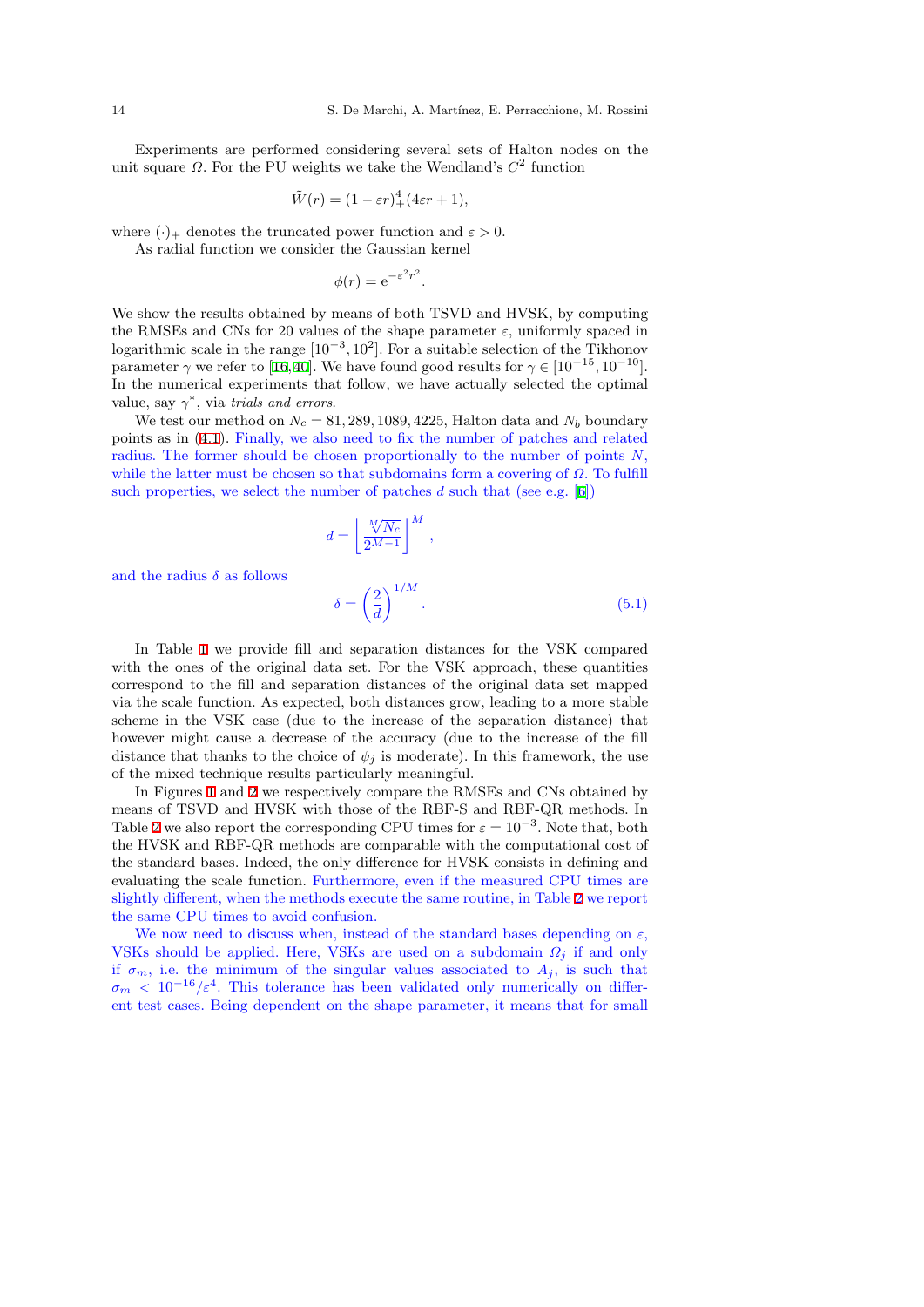shape parameters, i.e. when usually the instability becomes more evident, VSKs are almost always applied. This allows to overcome the instability issues and at the same time to recover the optimal solution given by the standard bases. Furthermore, one can use the VSKs also for *large* shape parameters. In those cases the conditioning with standard bases is always acceptable but usually the accuracy of the methods gets worse. Thus, in this example VSKs are also applied when  $\sigma_m > 10^{-11}$ .

From Figure 1, we note that both RBF-QR and HVSK outperform the other approaches. Moreover, as expected, the RBF-QR method gives more accurate and stable results than any other technique considered here. Nevertheless, we remark that VSKs are independent of the choice of the kernel, while the RBF-QR approaches are bas[ed](#page-15-0) on the Gaussian kernel. In applications or in the adaptivity framework, when points are clustered, this is an advantage for HVSK. In those cases, the use of smooth functions, as the Gaussian, is not recommended. On the opposite, kernels with limited regularities are strongly advised.

The condition numbers plotted in Figure 2 are coherent with the fact that HVSK and RBF-QR are more stable. However, the difference of the conditioning of the HVSK and of the RBF-S is not always appreciable. Nevertheless, the errors show that, differently from the standard bases, the HVSK approach is able to moderately reduce the conditioning and, as [a](#page-16-0) consequence, provides stable solutions. On the contrary, even if TSVD sensibly diminishes the condition number, the results are not completely satisfactory in terms of accuracy. This is due to the fact that we do not intervene on the computation of (2.6). Thus, the instability due to the evaluation of the inverse of the kernel matrix is carried over to the final system.

We also point out that, from other numerical experiments here omitted, we note that HVSK performs better than other methods based [on](#page-5-0) Tikhonov approaches, such as computations based on Riley's algorithm [16], or the one proposed in [40]. However, we have to mention that differently from [40], we do not employ multiple precision.

*Remark 4* One may argue that, to achieve both ac[cur](#page-23-11)acy and efficiency, there i[s n](#page-24-7)o need to use stable methods, but selecting the opti[ma](#page-24-7)l shape parameter would be sufficient. Unfortunately, there are no a priori optimal choices for its value and one

| $N_c$ | data set | $h_{\mathcal{X}_N}$ | $q_{\mathcal{X}_N}$ |
|-------|----------|---------------------|---------------------|
| 81    | original | $1.03E - 01$        | $1.07E - 02$        |
|       | mapped   | $2.93E - 01$        | $3.68E - 02$        |
| 289   | original | $5.72E - 02$        | $2.07E - 0.3$       |
|       | mapped   | $6.34E - 02$        | $6.73E - 03$        |
| 1089  | original | $3.27E - 02$        | $1.12E - 03$        |
|       | mapped   | $5.79E - 02$        | $4.34E - 03$        |
| 4225  | original | $1.68E - 02$        | $1.74E - 04$        |
|       | mapped   | $4.85E - 02$        | $6.79E - 04$        |

<span id="page-14-0"></span>Table 1: Separation and fill distances of the original data set compared with the ones mapped via VSKs.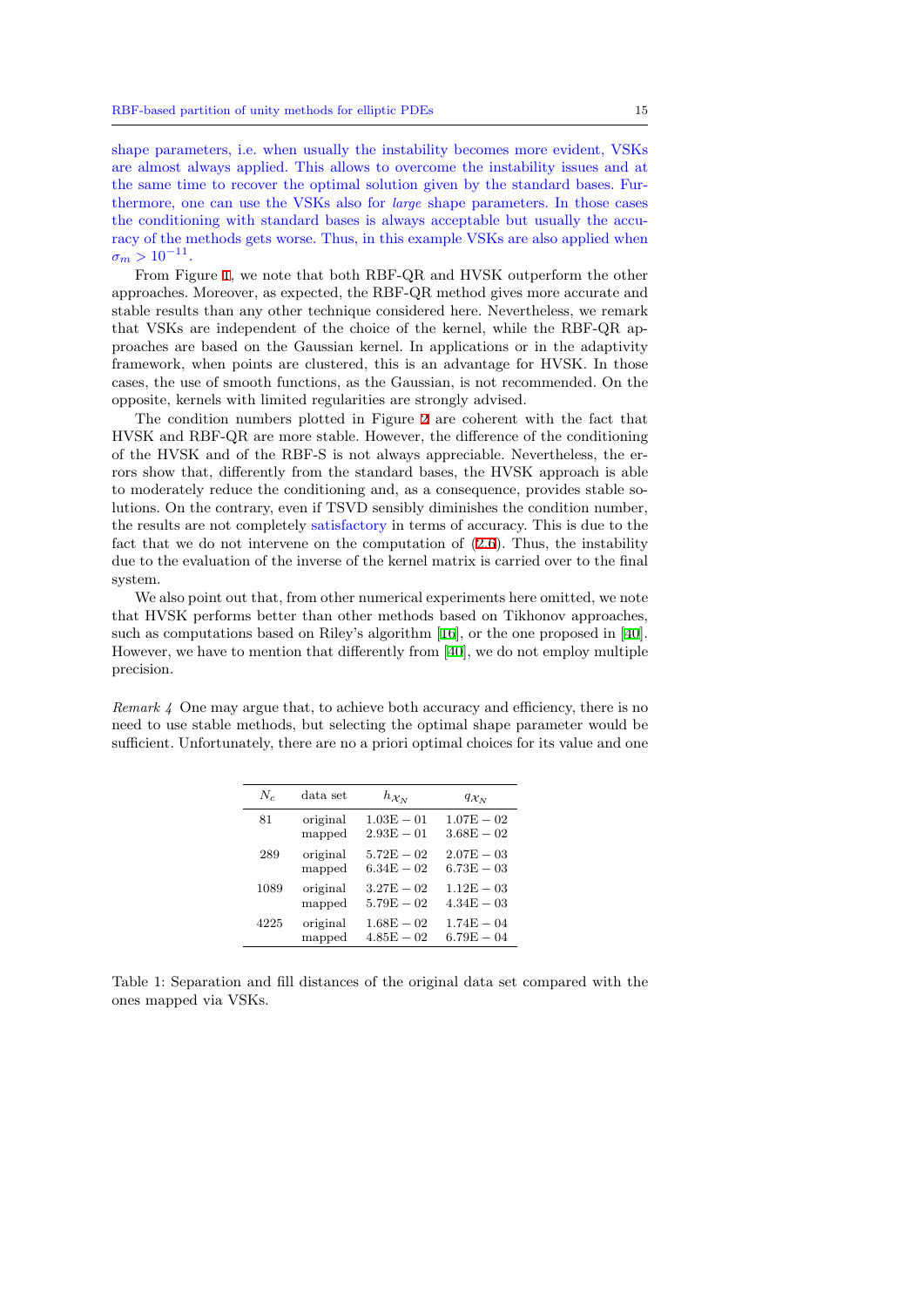always needs to use very costly techniques, such as cross-validation or maximum likelihood method (see e.g. [17] for a general overview).

Concerning the method used to solve the final collocation system  $(2.7)$ , we take into account both direct and iterative methods. Numerically, we observed that the direct one (comput[ed](#page-23-17) with the standard mildivide.m MATLAB function) is more effective in terms of efficiency. In Table 2 we compare these results with the gmres.m routine that takes an incomplete LU factorization of *L* as precon[diti](#page-5-1)oner. Moreover, differently from [23], we also note that the use of preconditioners does not produce a significant regularization of the solution. Finally, we quote the fact that no iterative methods can be used for th[e](#page-17-0) case of TSVD which requires high complexity costs due to the computation of SVDs of the potentially final large matrices.

<span id="page-15-0"></span>

Fig. 1: RMSEs obtained by varying *ε* for the Gaussian *C∞* kernel. From left to right, top to bottom, we consider  $N_c = 81, 289, 1089$  and 4225 Halton data.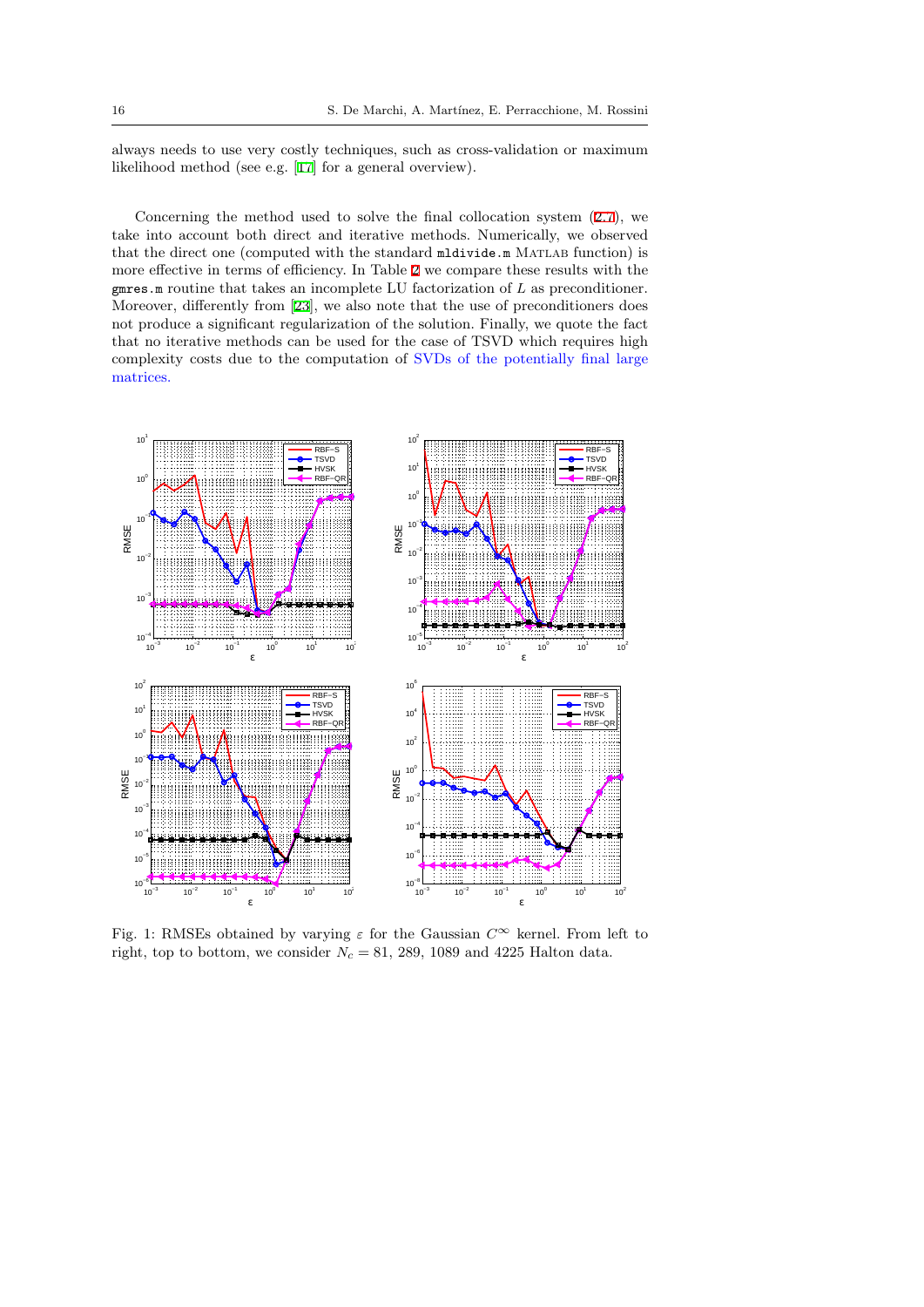<span id="page-16-0"></span>

Fig. 2: Condition numbers of the matrix *L* obtained by varying  $\varepsilon$  for the Gaussian  $C$ <sup>∞</sup> kernel. From left to right, top to bottom, we consider *N*<sup>*c*</sup> = 81, 289, 1089 and 4225 Halton data.

## 5.2 Adaptive residual subsampling scheme

We test the adaptive method based on the HVSK technique on three Poisson problems on  $\Omega \subseteq [0,1]^2$  with known solutions:

$$
f_2(x_1, x_2) = \frac{1}{20} e^{4x_1} \cos(2x_1 + x_2),
$$
  

$$
f_3(x_1, x_2) = \frac{1}{2} x_2 [\cos(4x_1^2 + x_2^2 - 1)]^4 + \frac{1}{4} x_1,
$$

and

$$
f_4(x_1, x_2) = e^{-8((x_1 - 0.5)^2 + (x_2 - 0.05)^2)}.
$$

Note that  $f_2$  is quite easy to approximate while the main difficulties are in solving the elliptic problem with *f*3, due to its oscillations (see e.g. [1]). The function *f*<sup>4</sup> is the gaussian peak function.

Nevertheless, we will point out that, also for the simplest test function *f*2, the use of the HVSK approach is essential to ensure a numerical convergence of the ARS scheme.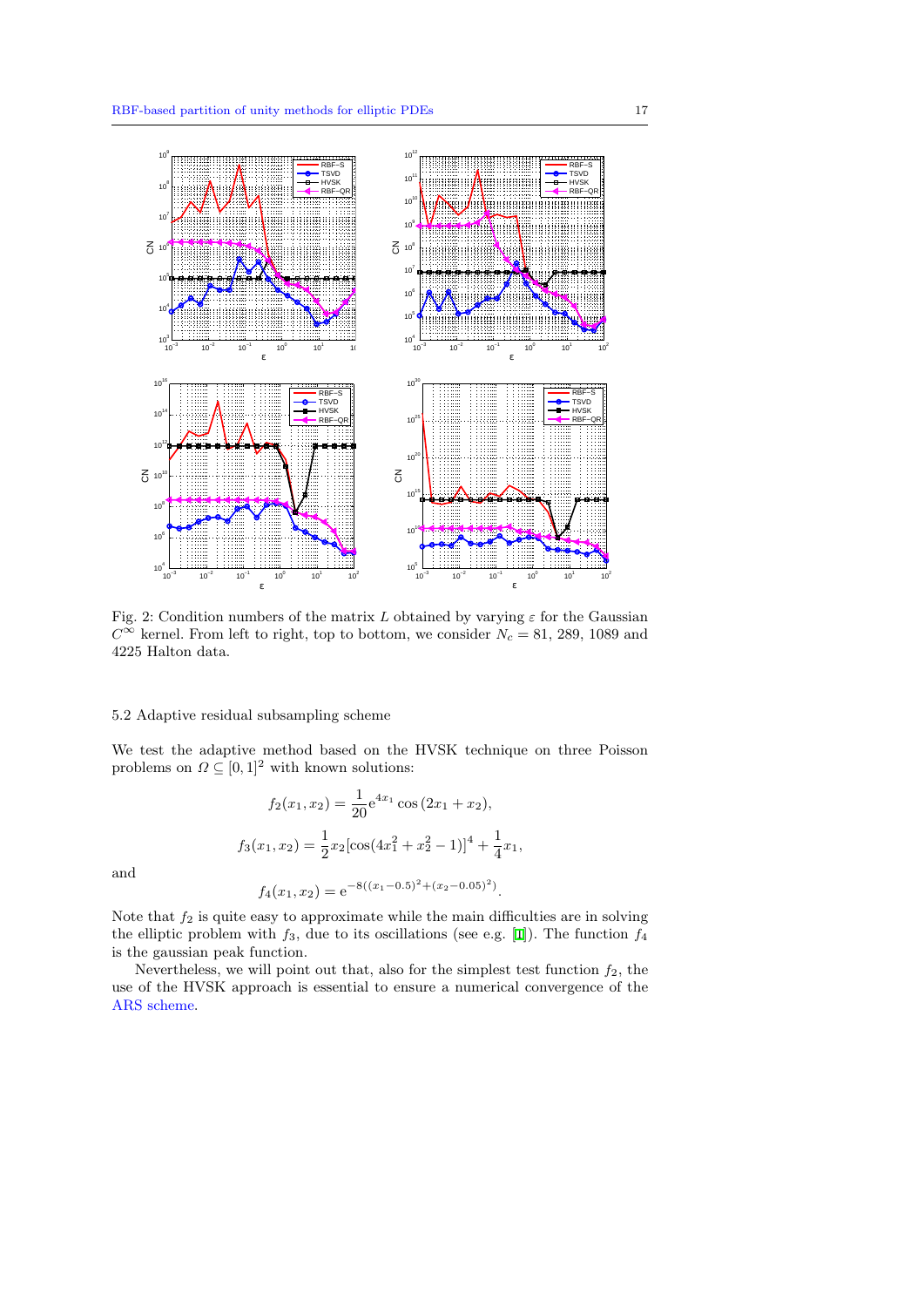In these cases we consider the Matérn  $C^6$  radial function

$$
\phi(r) = e^{-\varepsilon r} (\varepsilon^3 r^3 + 6\varepsilon^2 r^2 + 15\varepsilon r + 15).
$$

Moreover, we take  $p = 1$ ,  $a = 1/10$ ,  $K = 1 + 2k$ ,  $\tau_1 = 10^{-5}$  and  $\tau_2 = 10^{-9}$ .

We start with a data set consisting of  $N_c = 100$  points on  $\Omega$  and  $d = N_c$ . The radius of patches is set as in (5.1). Usually, the number of subdomains *d* is chosen so that  $N/d \approx 2^M$  and since here *d* is kept fixed along the iterations, the subdomains are more and more filled out by points, i.e.

$$
N^{(k)}/d \ge N^{(k-1)}/d, \quad k \ge 2.
$$

For the test function  $f_2$  we take Halton points and  $\varepsilon = 0.3$ . The first steps of the algorithm are plotted in Figure 3. The scheme successfully stops with a data set consisting of 1044 points, as displayed in Figure 4. Note that in the end, the subdomain having the largest number of points contains 100 data.

As a feedback on the accuracy, at each iteration we compute the Maximum of the Residuals (MR)

$$
MR = \max_{i=1,...,\tilde{N}^{(k)}} r_i^{(k)}.
$$

Furthermore, we calculate the RMSE on an independent set of evaluation points consisting of a grid of  $40 \times 40$  points. In Figure 5 (left), we report the iterations versus the MR and RMSE.

<span id="page-17-0"></span>

| $N_c$ | method                                 | $\varepsilon_{opt}$          | RMSE                                                          | $t_L$                                                        | $t_D$                                                        | $t_I$                                        |
|-------|----------------------------------------|------------------------------|---------------------------------------------------------------|--------------------------------------------------------------|--------------------------------------------------------------|----------------------------------------------|
| 81    | RBF-S<br>TSVD<br>HVSK<br>RBF-QR        | 0.78<br>0.78<br>0.42<br>0.42 | $4.52E - 04$<br>$4.52E - 04$<br>$3.94E - 04$<br>$4.16E - 04$  | $4.02E - 01$<br>$4.02E - 01$<br>$9.23E - 01$<br>$9.19E - 01$ | $3.10E - 03$<br>$2.18E - 02$<br>$3.10E - 03$<br>$3.10E - 03$ | $1.34E - 01$<br>$1.34E - 01$<br>$1.34E - 01$ |
| 289   | RBF-S<br>TSVD<br><b>HVSK</b><br>RBF-QR | 0.78<br>1.43<br>2.63<br>1.43 | $2.75E - 05$<br>$2.88E - 05$<br>$2.41E - 05$<br>$2.61E - 0.5$ | $8.25E - 01$<br>$8.25E - 01$<br>$1.77E + 00$<br>$1.90E + 00$ | $1.20E - 02$<br>$3.77E - 01$<br>$1.20E - 02$<br>$1.20E - 02$ | $2.13E - 01$<br>$2.13E - 01$<br>$2.13E - 01$ |
| 1089  | RBF-S<br><b>TSVD</b><br>HVSK<br>RBF-QR | 2.63<br>1.43<br>2.63<br>1.43 | $9.19E - 06$<br>$6.06E - 06$<br>$8.96E - 06$<br>$1.02E - 06$  | $6.02E + 00$<br>$6.02E + 00$<br>$6.46E + 00$<br>$6.62E + 00$ | $7.19E - 02$<br>$1.50E + 01$<br>$7.19E - 02$<br>$7.19E - 02$ | $1.14E + 00$<br>$1.14E + 00$<br>$1.14E + 00$ |
| 4225  | RBF-S<br><b>TSVD</b><br>HVSK<br>RBF-QR | 4.83<br>4.83<br>4.83<br>1.43 | $2.70E - 06$<br>$2.54E - 06$<br>$2.78E - 06$<br>$1.32E - 07$  | $4.11E + 01$<br>$4.11E + 01$<br>$4.25E + 01$<br>$4.49E + 01$ | $6.69E - 01$<br>$1.12E + 03$<br>$6.69E - 01$<br>$6.69E - 01$ | $5.27E + 00$<br>$5.27E + 00$<br>$5.27E + 00$ |

Table 2: RMSEs for the optimal shape parameter obtained for the test function  $f_1$  and several sets of Halton nodes. The CPU time (in seconds)  $t_L$  is the time needed to construct the matrix  $L$ . The times  $t_D$  and  $t_I$  are those required to solve the final system by direct and iterative approaches, respectively. The quantity *t<sup>I</sup>* corresponds to the time needed for both constructing the preconditioner and solving the system.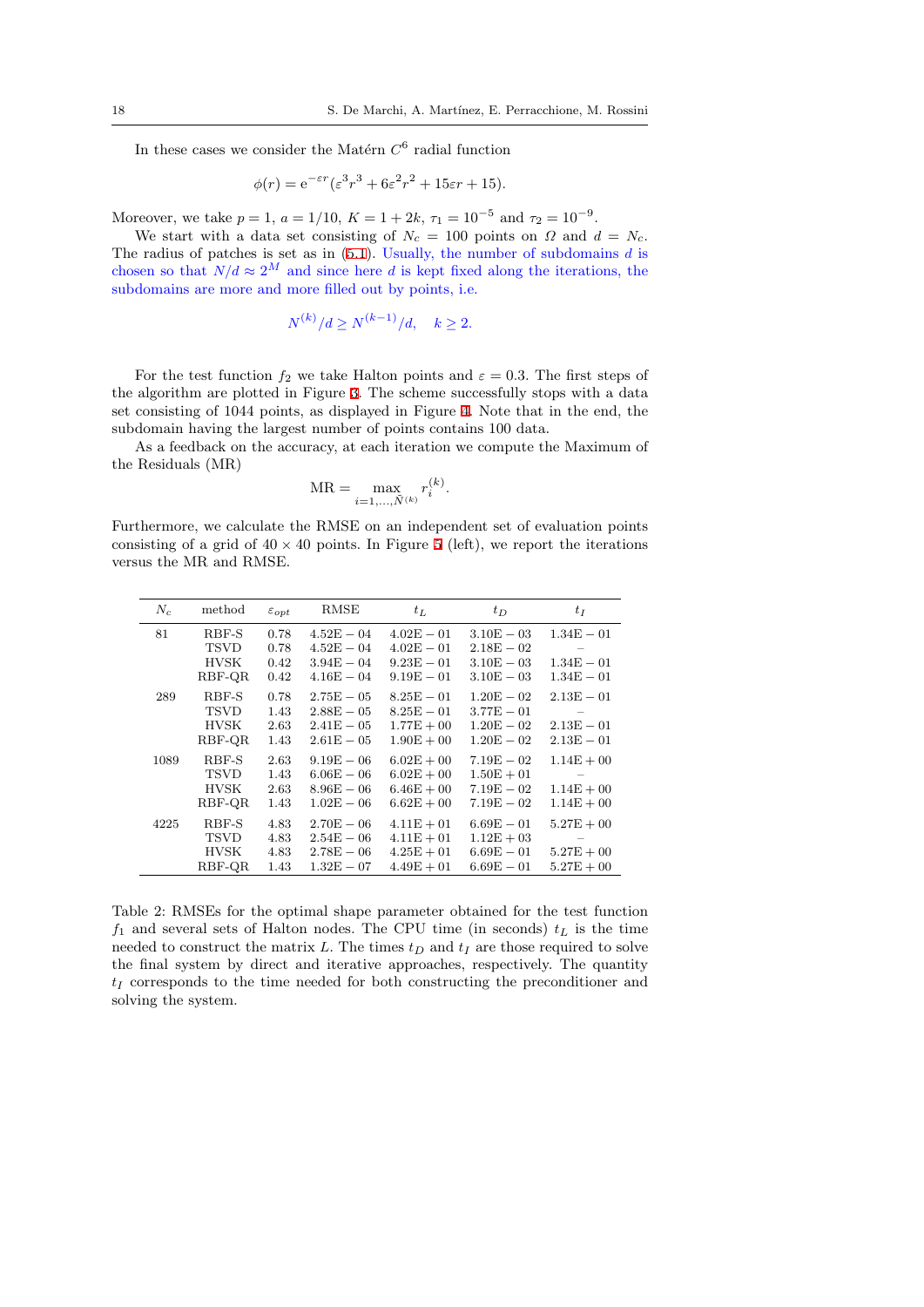We also plot in Figure 5 (right) the residuals obtained by taking only the standard basis, showing that the procedure does not stop successfully. The ARS method combined with the HVSK scheme indeed avoid this situation (see Figure 5 left) and enanches the stability of the collocation matrices. A comparison of the condition numbers of the t[wo](#page-19-0) methods is plotted in Figure 6.



Fig. 3: An illustrative example. From top to bottom, left to right, we plot the first steps of the algorithm. The stars represent the data set at the *k*-th step, the dots the check nodes and the circles those check nodes that become new RBF centres at the  $k + 1$ -th step.

Concerning the second test function *f*3, in Figure 7 we plot the solutions and the final data sets obtained by considering both Halton (left) and greedy (right) points with shape parameter  $\varepsilon = 3$ . In both cases the ARS scheme stops after 10 iterations (see Figure 8). Nevertheless, with Halton data, it requires 2987 nodes and a maximum number of points per patch equal to [2](#page-20-0)52. With greedy points it performs slightly better: indeed it stops with 2783 data and the maximum number of points per patch is equal to 338. In fact, greedy data are added only where the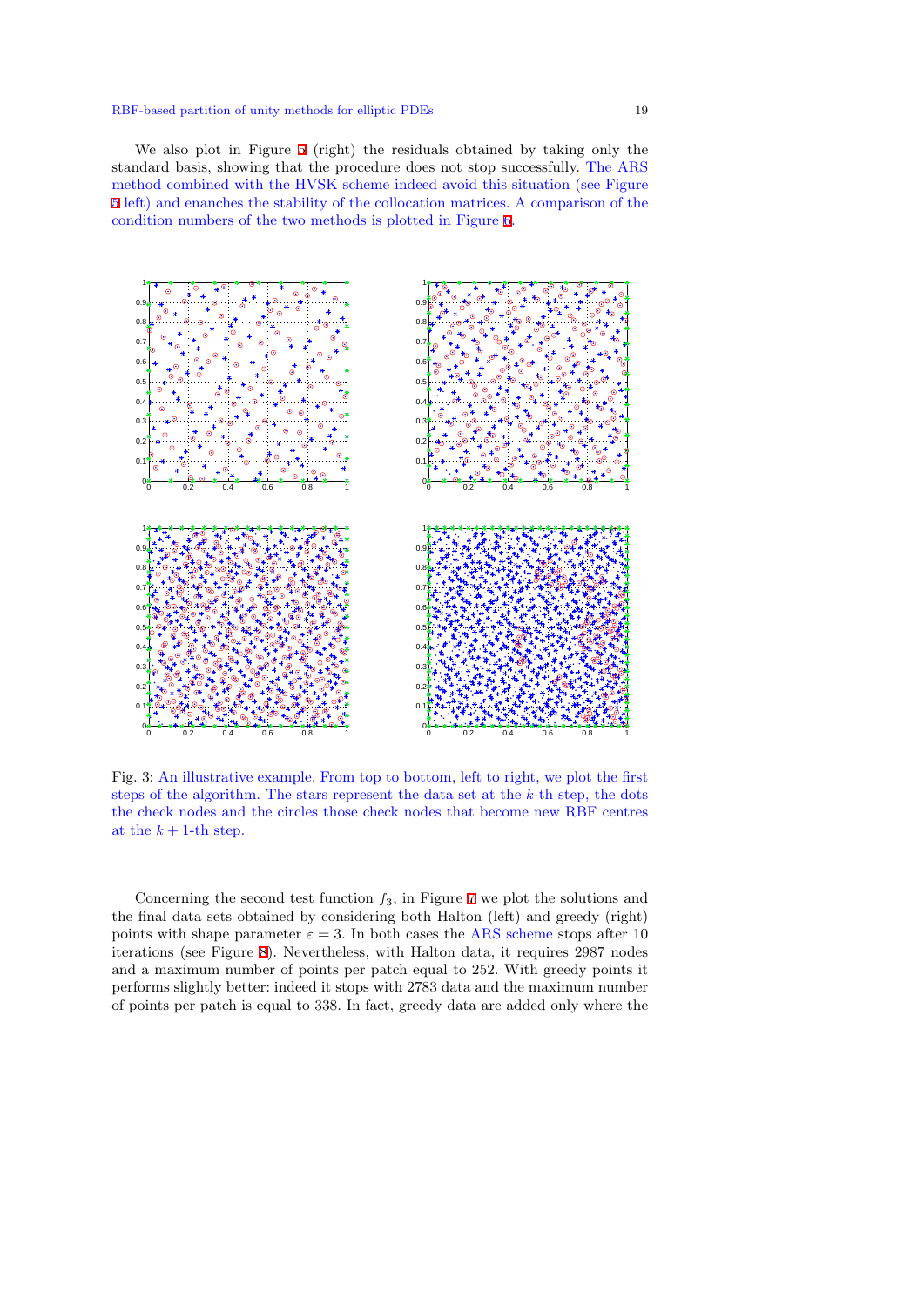

Fig. 4: The final data set and the so-reconstructed solution with Halton data for the test function *f*2.

<span id="page-19-0"></span>

Fig. 5: The iterations versus the MR and RMSE with Halton data for the test function  $f_2$ . In the left frame we use the HVSK approach, while in the right one the standard bases.

solution grows more steeply and, differently from Halton points, they are coarse where the function is flatter.

As last example, we take an initial set of points (Halton and greedy data) on a circle inscribed in  $[0,1]^2$ , the test function  $f_4$  and the shape parameter  $\varepsilon = 3$ . In this case, we use the criterion based on the directional derivatives (4.2). Again, we observe the pattern already provided by the greedy points with respect to Halton data. Indeed, from Figure 9, where we plot the two data sets and the reconstructed solutions, we note that Halton data oversample relatively flat regions and undersample the peak. The algorithm with Halton points stops [afte](#page-11-0)r  $k = 10$ iterations with 1740 points and a maximum number of points per patch equal to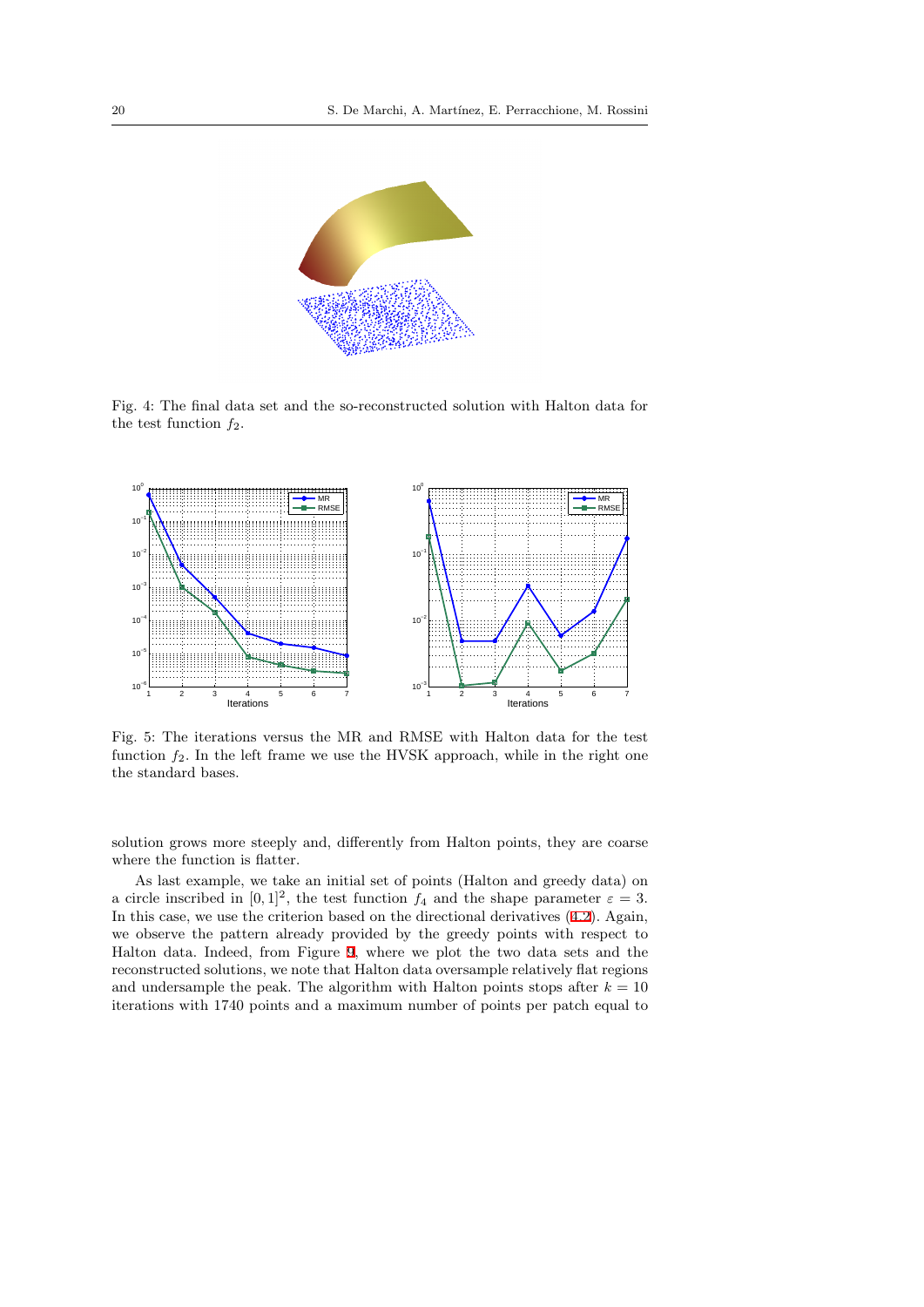

Fig. 6: The iterations versus the condition numbers of the final collocation matrix *L*.

<span id="page-20-0"></span>

Fig. 7: The final data set and the so-reconstructed solutions for Halton (left) and greedy (right) data with the test function *f*3.

224 (see Figure 10, left). The same approach with greedy points only requires 8 iterations and 1538 data, while the maximum number of points per patch is equal to 333 (see Figure 10, right).

Finally, to point out the efficiency, we report in Table 3 a comparison between the CPU times [for](#page-22-0) the adaptive and non-adaptive methods, both computed via the HVSK scheme. The number of points for the non-adaptive HVSK scheme has been selected [so](#page-22-0) that for the initial data sets all the residual are less than *τ*<sup>1</sup> = 10*−*<sup>5</sup> . As expected, we note that there is a remark[ab](#page-22-1)le difference for what concerns the number of points involved in the computation, truly larger for the non-adaptive case. The CPU times are instead comparable. For the non-adaptive method, the CPU time includes the time needed to test if for the taken data sets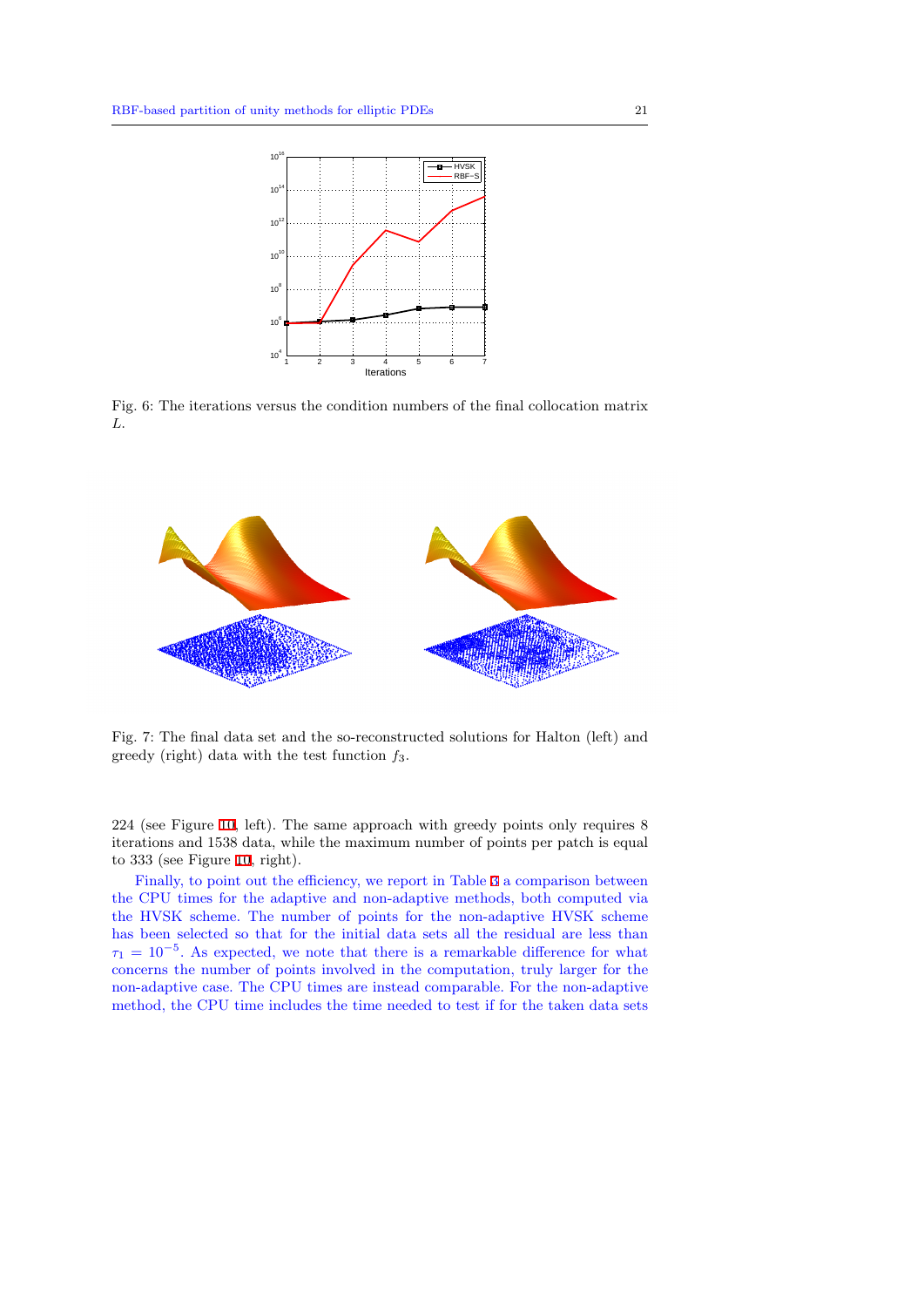

Fig. 8: The iterations versus the MR and RMSE for Halton (left) and greedy (right) data with the test function *f*3.

all the residuals are less than  $\tau_1$ . Of course, testing which check points become new nodes is the most time-consuming part of the algorithm, while the use of VSKs is very cheap. Indeed, in addition to the computation via standard bases, we only need evaluations of the scale function.



Fig. 9: The final data set and the so-reconstructed solutions for Halton (left) and greedy (right) data with the test function *f*4.

# **6 Conclusions and work in progress**

We presented a scheme to adaptively select RBF centres when a Poisson problem is solved by means of RBF-PU collocation. Moreover, thanks to the proposed new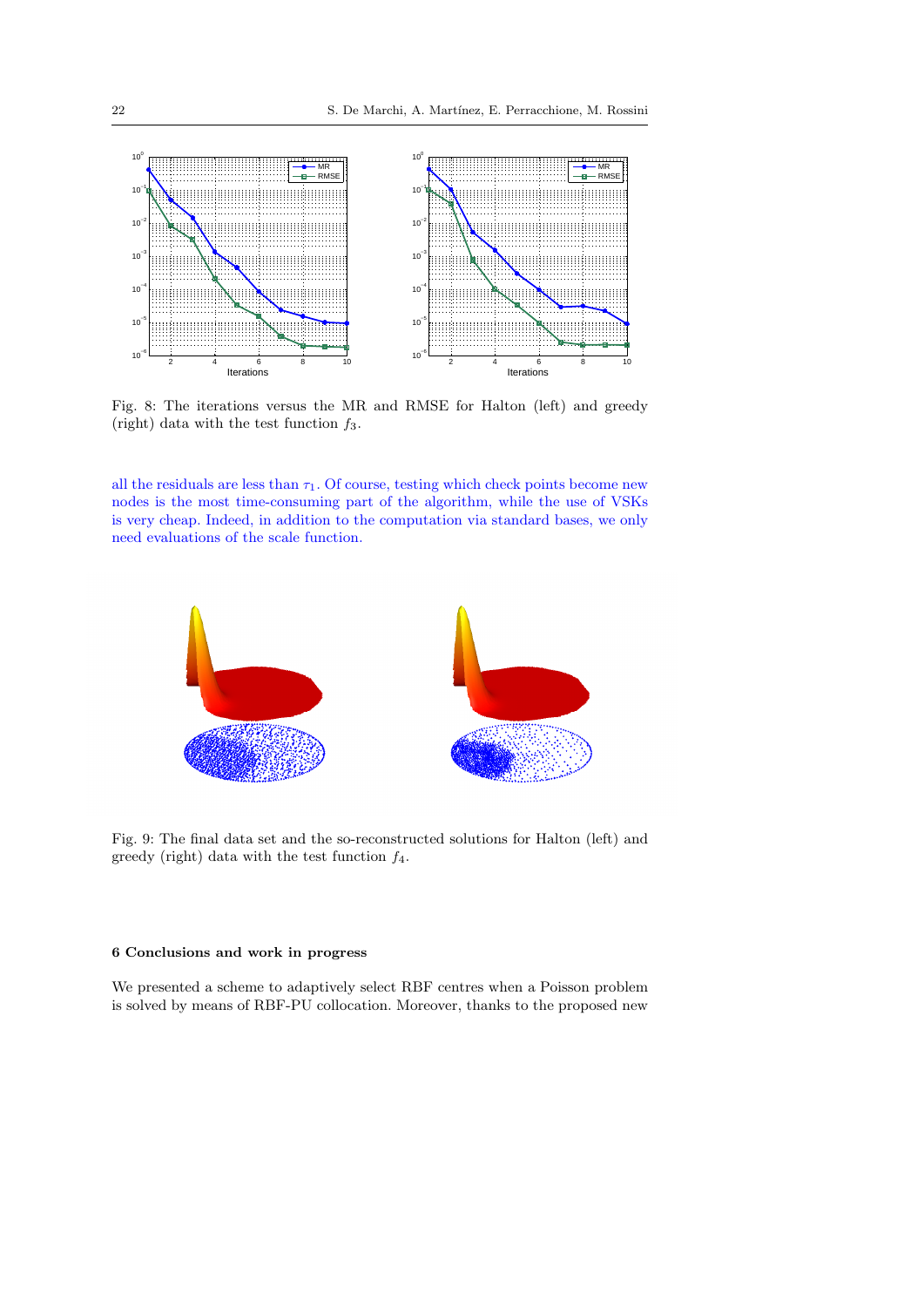<span id="page-22-0"></span>

Fig. 10: The iterations versus the MR and RMSE for Halton (left) and greedy (right) data with the test function *f*4.

HVSK technique, we enhance the stability of the algorithm. Future work consists in extending this investigation to parabolic PDEs, such as the heat equation, and in studying the potential use of a hybrid technique based on both VSKs and rescaled approximants, as well as rational RBFs [2,11,12,41]. Our aim is also the one of developing a parallel implementation of the described PU collocation scheme.

# **7 Acknowledgments**

We sincerely thank the reviewers for their insightful comments. This research has been accomplished within Rete ITaliana di Approssimazione (RITA) and supported by GNCS-IN*δ*AM. The first author was partially supported by the research project *Approximation by radial basis functions and polynomials: applications to CT, MPI and PDEs on manifolds*, No. DOR1695473. The third author was partially supported by the research project *Radial basis functions approximations: stability issues and applications*, No. BIRD167404.

| Test function | N    | adaptivity | MR.          | t.           |
|---------------|------|------------|--------------|--------------|
| $f_1$         | 2684 | N          | $9.83E - 06$ | $6.44E + 00$ |
|               | 1044 | Y          | $9.82E - 06$ | $1.00E + 01$ |
| $f_2$         | 7213 | N          | $8.88E - 06$ | $3.12E + 01$ |
|               | 2987 | Y          | $9.37E - 06$ | $3.26E + 01$ |
| fз            | 4160 | N          | $9.16E - 06$ | $1.63E + 01$ |
|               | 1740 | v          | $9.87E - 06$ | $1.51E + 01$ |

<span id="page-22-1"></span>Table 3: CPU times for adaptive (Y) and non-adaptive (N) methods with Halton data.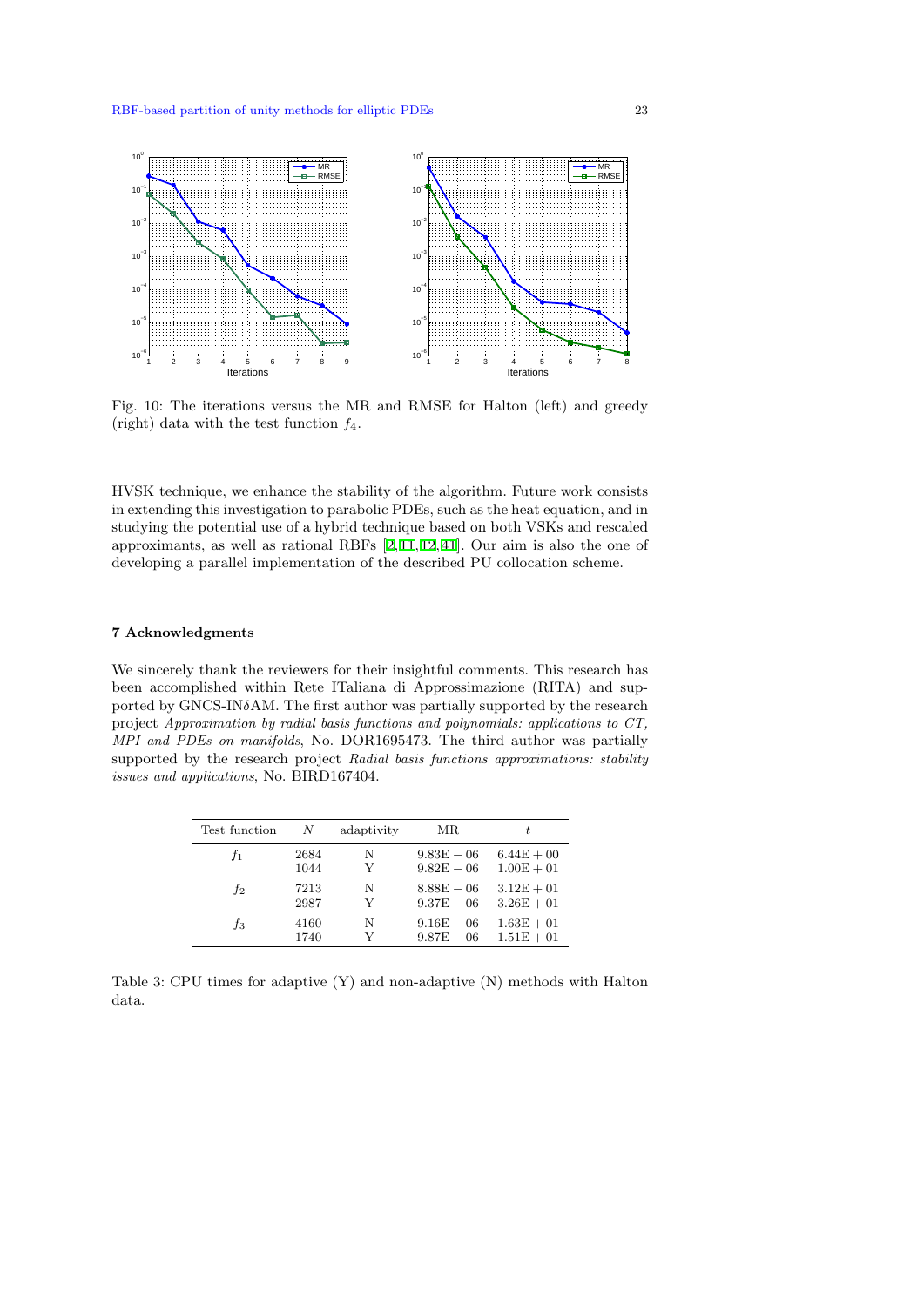# **References**

- 1. M. Bozzini, L. Lenarduzzi, M. Rossini, *Polyharmonic splines: An approximation method for noisy scattered data of extra-large size*, Appl. Math. Comput. **216** (2010), pp. 317–331. 2. M. Bozzini, L. Lenarduzzi, M. Rossini, R. Schaback, *Interpolation with variably scaled*
- <span id="page-23-13"></span>*kernels*, IMA J. Numer. Anal. **35** (2015), pp. 199–219. 3. M. Caliari, S. De Marchi, M. Vianello, *Bivariate polynomial interpolation on the*
- *square at new nodal sets*, Appl. Math. Comput. **165** (2005), pp. 261–274. 4. R. Cancelliere, M. Gai, P. Gallinari, L. Rubini, *OCReP: An Optimally Conditioned*
- <span id="page-23-10"></span>*Regularization for pseudoinversion based neural training*, Neural Netw. **71** (2015), pp. 76–87.
- <span id="page-23-15"></span>5. R. Cavoretto, A. De Rossi, F. Dell'Accio, F. Di Tommaso, *Fast computation of triangular Shepard interpolants*, to appear on J. Comput. Appl. Math. (2018).
- <span id="page-23-14"></span>6. R. Cavoretto, A. De Rossi, E. Perracchione, *Efficient computation of partition of unity interpolants through a block-based searching technique*, Comput. Math. Appl. **71** (2016), pp. 2568–2584.
- 7. R. Cavoretto, A. De Rossi, E. Perracchione, E. Venturino, *Graphical representation of separatrices of attraction basins in two and three-dimensional dynamical systems*, Int. J. Comput. Meth. **14** (2017), no. 1750008.
- <span id="page-23-7"></span>8. R. Cavoretto, G.E. Fasshauer, M. McCourt, *An introduction to the Hilbert-Schmidt SVD using iterated Brownian bridge kernels*, Numer. Algorithms **68** (2015), pp. 393–422.
- <span id="page-23-0"></span>9. O. Davydov, D.T. Oanh, *Adaptive meshless centres and RBF stencils for Poisson equation*, J. Comput. Phys. **304** (2011), pp. 230–287.
- <span id="page-23-4"></span>10. S. De Marchi, *On optimal center locations for radial basis interpolation: Computational aspects*, Rend. Sem. Mat. Torino, **61** (2003), pp. 343–358.
- <span id="page-23-9"></span>11. S. DE MARCHI, A. IDDA, G. SANTIN, *A Rescaled Method for RBF Approximation*, G.E. Fasshauer et al. (eds), Approximation Theory XV: San Antonio 2016, vol. 201, 2017, pp. 39–59.
- 12. S. De Marchi, A. Mart´ınez, E. Perracchione, *Fast and stable rational RBF-based partition of unity interpolation*, to appear on J. Comput. App. Math. 2018.
- <span id="page-23-8"></span>13. S. De Marchi, G. Santin, *Fast computation of orthonormal basis for RBF spaces through Krylov space methods*, BIT **55** (2015), pp. 949–966.
- <span id="page-23-16"></span>14. A. De Rossi, E. Perracchione, E. Venturino, *Fast strategy for PU interpolation: An application for the reconstruction of separatrix manifolds*, Dolom. Res. Notes Approx. **9** (2016), pp. 3–12.
- <span id="page-23-1"></span>15. T.A. Driscoll, A.R.H. Heryudono, *Adaptive residual subsampling methods for radial basis function interpolation and collocation problems*, Comput. Math. Appl. **53** (2007), pp. 927–939.
- <span id="page-23-11"></span>16. G.E. Fasshauer, *Dealing with Ill-Conditioned RBF Systems*, Dolomites Res. Notes Approx. **1** (2008).
- <span id="page-23-17"></span>17. G.E. Fasshauer, *Meshfree Approximations Methods with* Matlab, World Scientific, Singapore, 2007.
- <span id="page-23-5"></span>18. G.E. Fasshauer, J.G. Zhang, *On choosing "optimal" shape parameters for RBF approximation*, Numer. Algorithms **45** (2007), pp. 345–368.
- <span id="page-23-2"></span>19. P. Farrell, H. Wendland, *RBF multiscale collocation for second order elliptic boundary value problems*, J. Numer. Anal. **51** (2013), pp. 2403–2425.
- <span id="page-23-6"></span>20. B. Fornberg, E. Larsson, N. Flyer, *Stable computations with Gaussian radial basis functions*, SIAM J. Sci. Comput. **33** (2011), pp. 869–892.
- 21. E. Francomano, F.M. Hilker, M. Paliaga, E. Venturino, *An efficient method to reconstruct invariant manifolds of saddle points*, Dolom. Res. Notes Approx. **10** (2017), pp. 25–30.
- <span id="page-23-19"></span>22. M. Fuhry, L. Reichel, *A new Tikhonov regularization method*, Numer. Algorithms **59** (2012), pp. 433–445.
- <span id="page-23-12"></span>23. A. Heryudono, E. Larsson, A. Ramage, L. Von Sydow, *Preconditioning for radial basis function partition of unity methods*, J. Sci. Comput. **67** (2016), pp. 1089–1109.
- <span id="page-23-18"></span>24. Y.C. Hon, R. Schaback, *On unsymmetric collocation by radial basis functions*, Appl. Math. Comput. **119** (2001), pp. 177–186.
- <span id="page-23-3"></span>25. Y.C. Hon, R. Schaback, X. Zhou, *An adaptive greedy algorithm for solving large RBF collocation problems*, Numer. Algorithms **32** (2003), pp. 13–25.